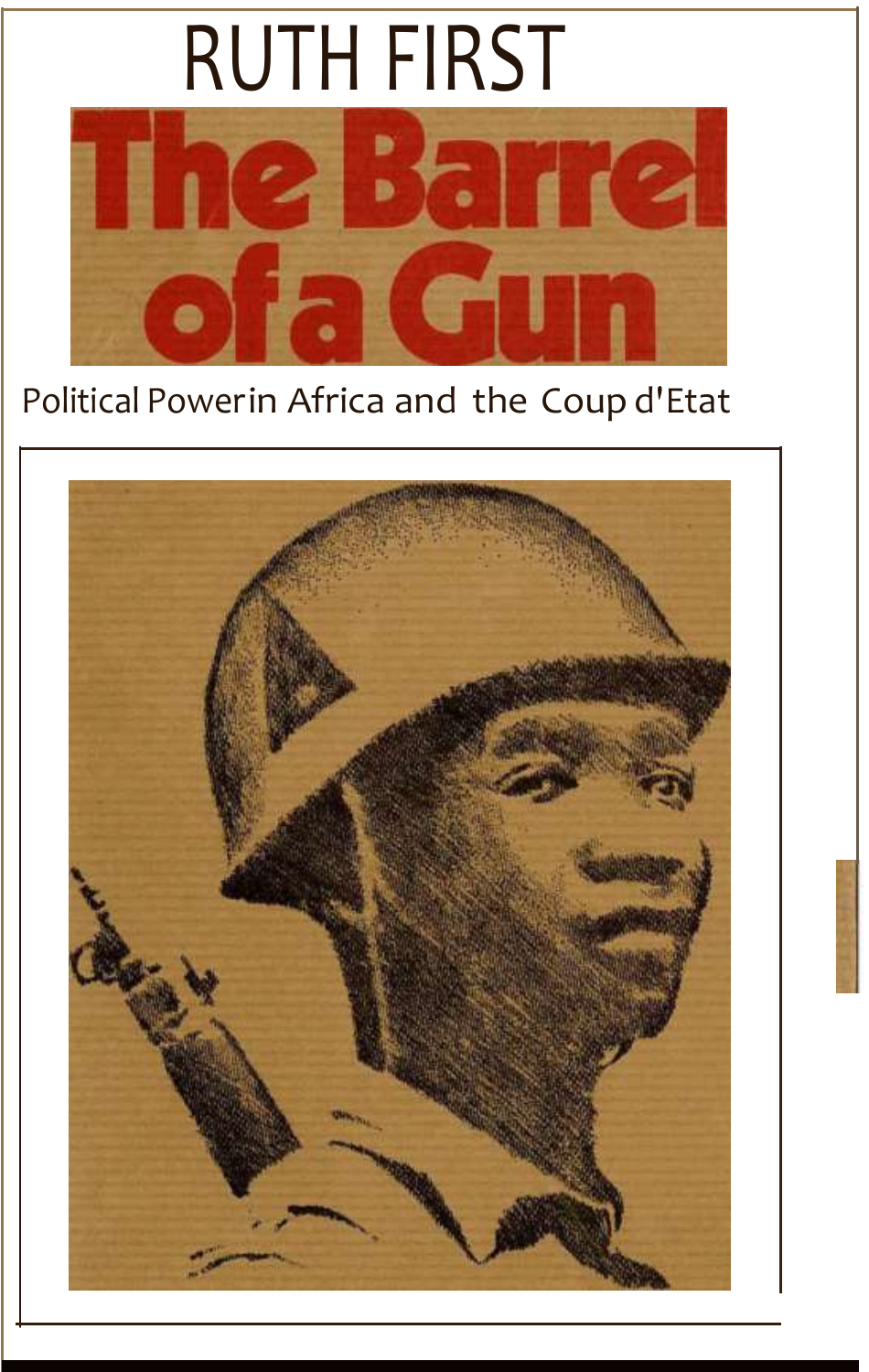In this powerful and concentrated examination of army interventions in African politics, Ruth First produces a general theory of power for independent states which goes a long way towards explain- ing why they are so vulnerable to military coups. She gives detailed accounts of the coups in Nigeria,the Sudan and Ghana, and includes material on the role of the army in Algeria and Egypt,showing the kinds of conflict which lead to the situation where the political machinery is short-circuited and guns do the leading. She makes use of interviews, conveying a vivid idea of what a coup means to those involved in it. 'Icount myself an African', writes Ruth First,'and there is no cause Ihold dearer.' And though she makes harsh judgement on Africa's independent leaderships.her purpose is not to confirm irrational European prejudice but to contribute to the continent's ultimate liberation.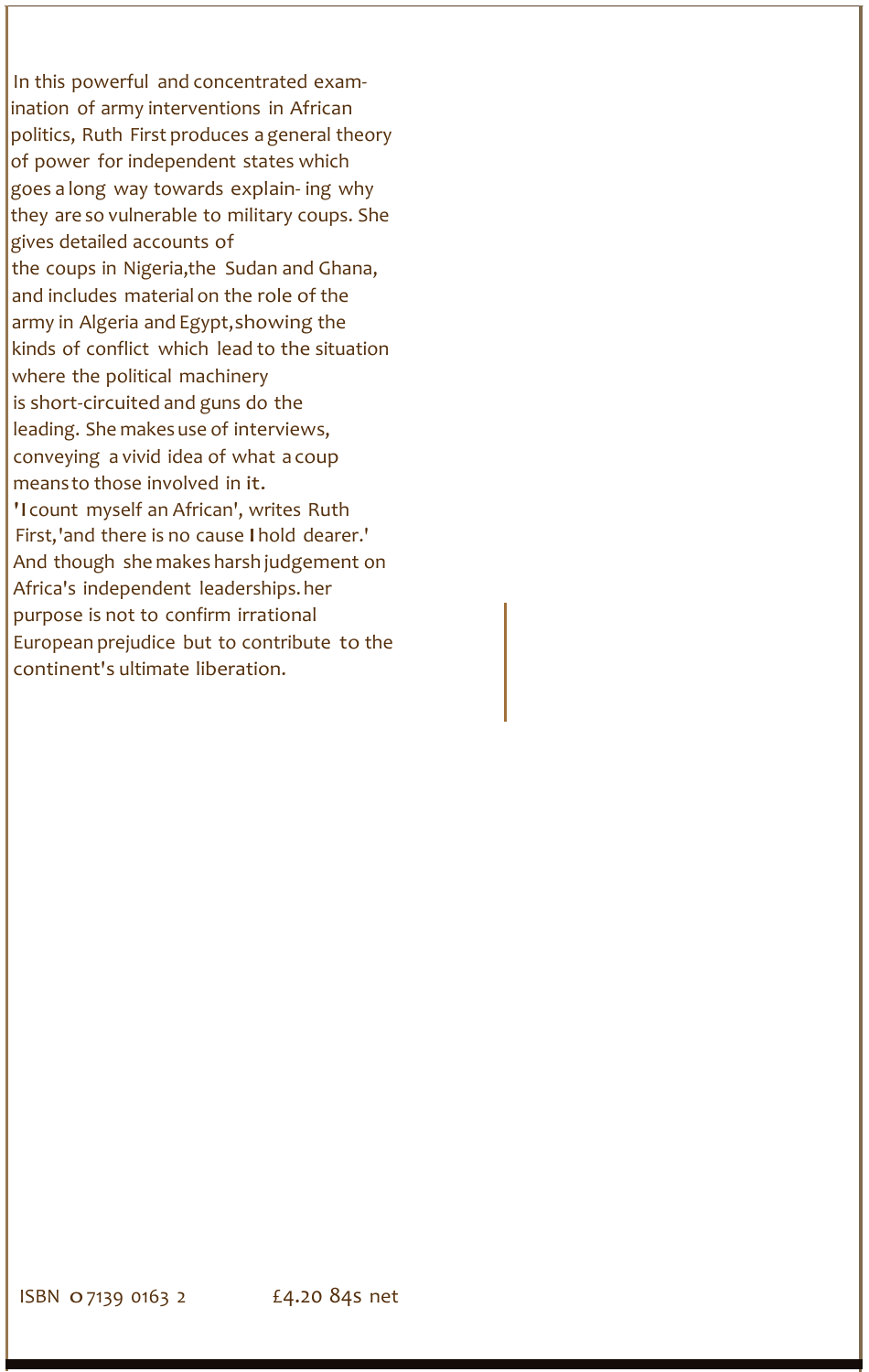RUTH FIRST

I -1

## **The Barrel of a Gun**

Political PowerinAfrica and the Coup d'Etat

## **Introduction and Part I: The Silent Clamour for Change**

First published by Allen Lane The Penguin Press in 1970

Republished in 2012 by the Ruth First Papers Project

**[www.ruthfirstpapers.org.uk](http://www.ruthfirstpapers.org.uk/)**





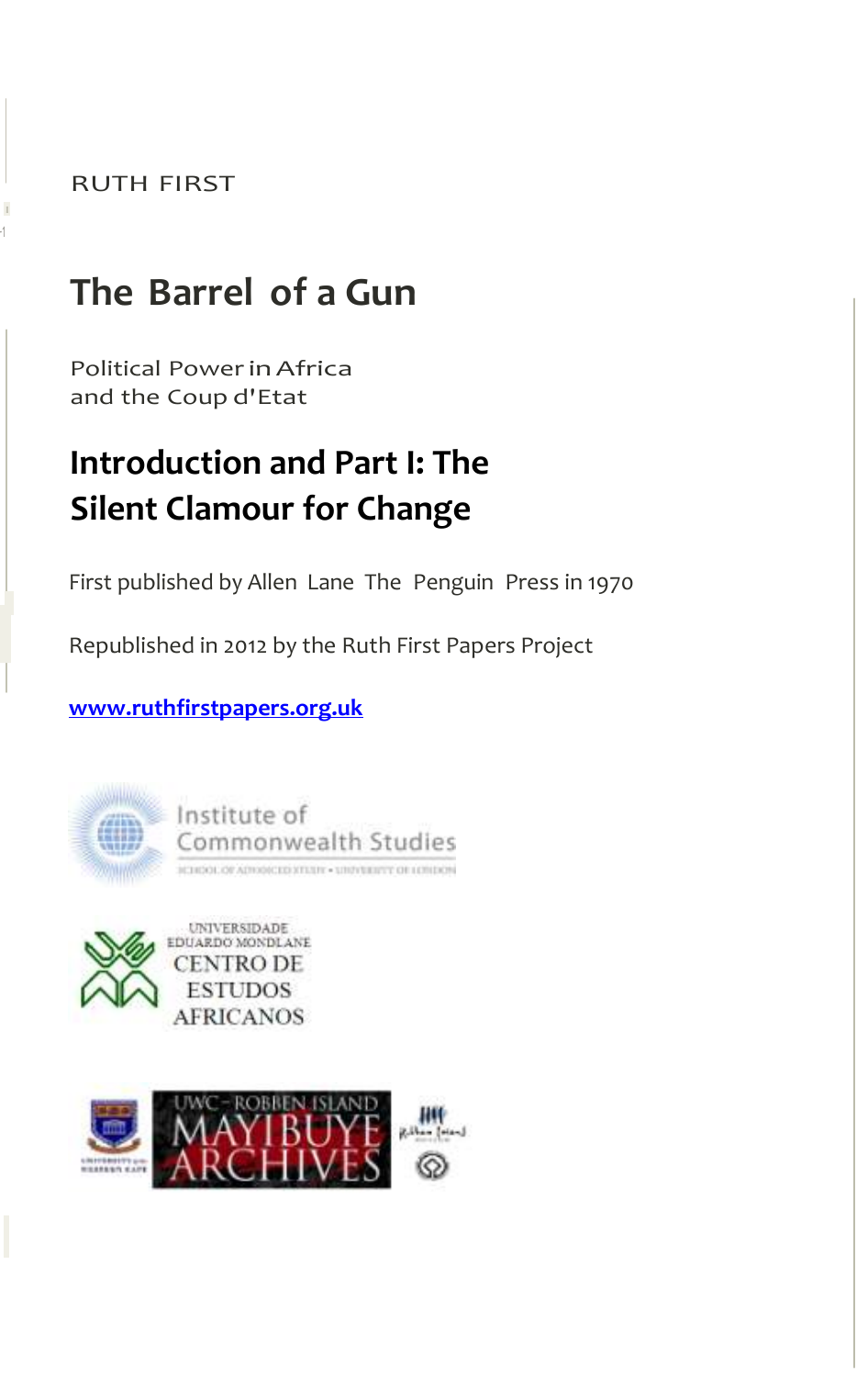Advisory editor: Ronald Segal

Copyright©Ruth First, 1970 First published in 1970

Allen Lane The Penguin Press Vigo Street, London Wr

ISBN*0* 7139 OI63 2

Printed Offset Litho in Great Britain by Cox & Wyman Ltd London, Fakenham and Reading

Set in Monotype Plantin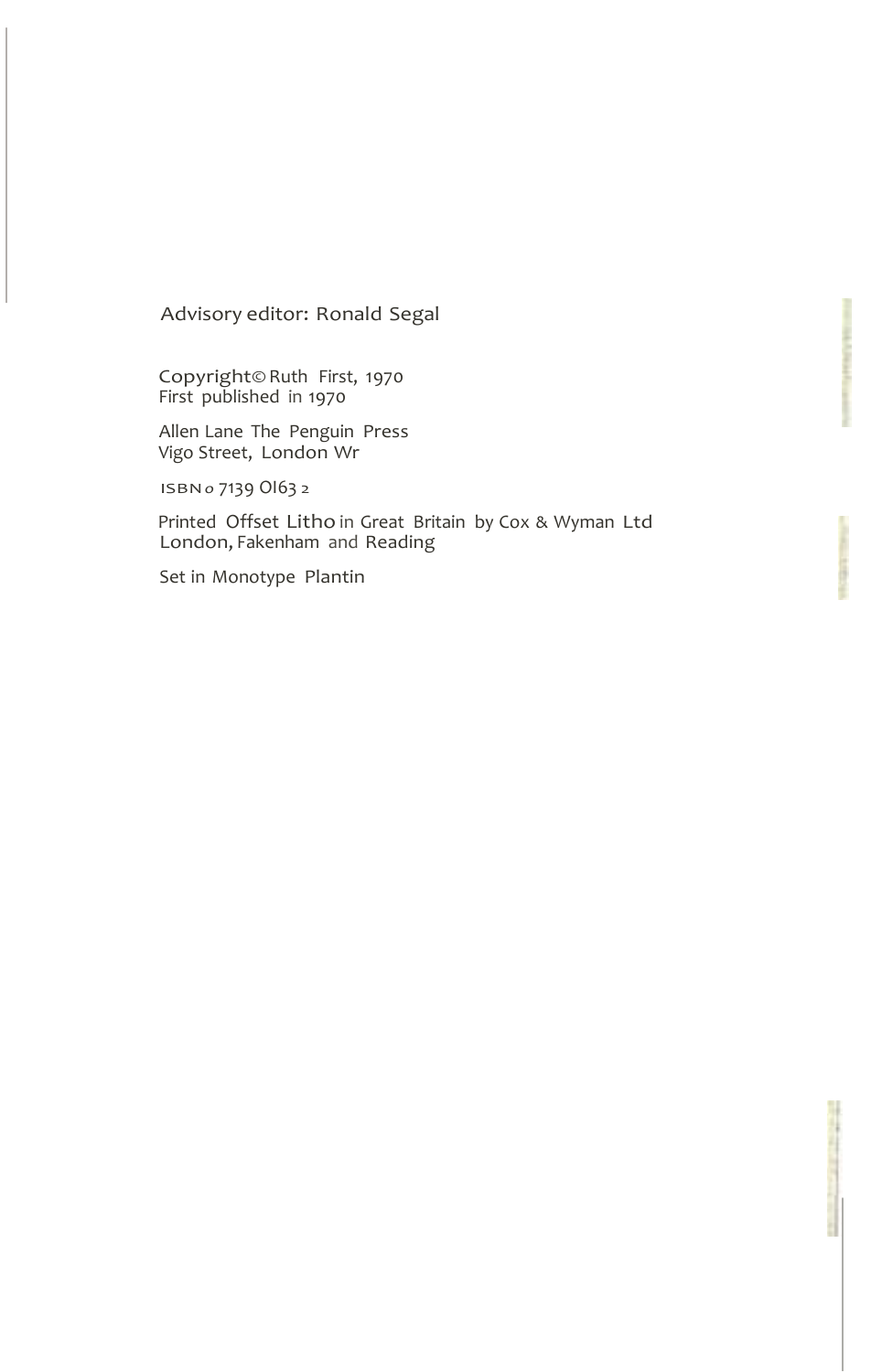### **CONTENTS**

I

I

I

| <b>INTRODUCTION</b>                                                        | ix            |
|----------------------------------------------------------------------------|---------------|
| <b>SCOREBOARD</b>                                                          | xii I         |
| Silent Clamour for Change                                                  | -1            |
| Gentlemen and Officers<br>Think-Tank Theories<br>The Contagion of the Coup | 3<br>13<br>20 |
| II The Colonial Sediment                                                   | 25            |
| The Grid of Administration                                                 | 28            |
| Ways and Means of Decolonization                                           | 41            |
| <b>III</b> The Successor State                                             | 59            |
| White Power, Black Parody                                                  | 6!            |
| Narcissus in Uniform                                                       | 73            |
| Politicians in Business                                                    | 96            |
| The State of Bureaucrats                                                   | 105           |
| IV The Failure of Politics                                                 | 123           |
| The Sudan: Pawn of Two Powers                                              | !26           |
| Nigeria: The Juicy Morsel                                                  | 144           |
| Ghana: Heirs Jump the Queue                                                | 169           |
| V The Soldiers Invade: Coup Casebooks                                      | 203           |
| A Coup Inventory                                                           | 205           |
| Coups that Failed                                                          | 219           |
| <b>I. THE SUDAN</b>                                                        |               |
| The General Changes Hats                                                   | 222           |
| The Brigadiers Mutiny<br>Insurrection                                      | 232<br>246    |
| A Putsch with a Popular Front                                              | 271           |
|                                                                            | v             |
|                                                                            |               |



I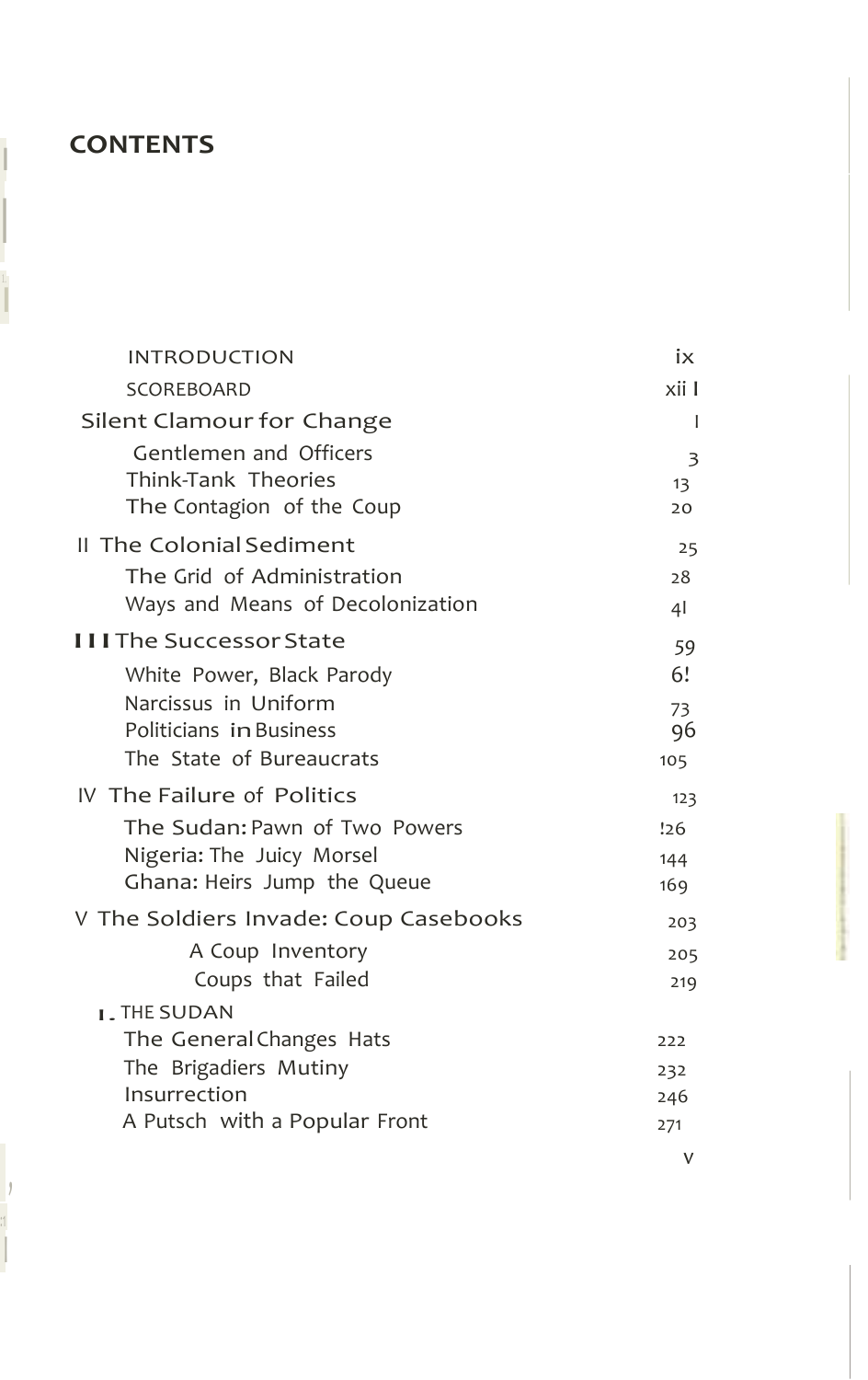#### *Contents*

| 2.NIGERIA                          |     |
|------------------------------------|-----|
| The Coup of the Yotmg Majors       | 278 |
| The Army Brass Takes Over          | 301 |
| The Revenge Coup                   | 313 |
| Constitutions and Killings         | 325 |
| 'Old Boys' at Aburi; and at War    | 334 |
| The Army: Thirteenth State         | 352 |
| 3.GHANA                            |     |
| Competitors in Conspiracy          | 363 |
| Swing to the West                  | 376 |
| VI Armies in Stalemate             | 409 |
| Agents or Allies?                  | 413 |
| The Internal Condition of the Army | 426 |
| Military Bureaucracies             | 432 |
| Back to the Barracks?              | 438 |
| Armies for Revolution?             | 441 |
| The Dependence Struggle            | 452 |
| APPENDIX: PRINCIPAL PERSONS        | 467 |
| <b>REFERENCES</b>                  | 471 |
| <b>INDEX</b>                       | 499 |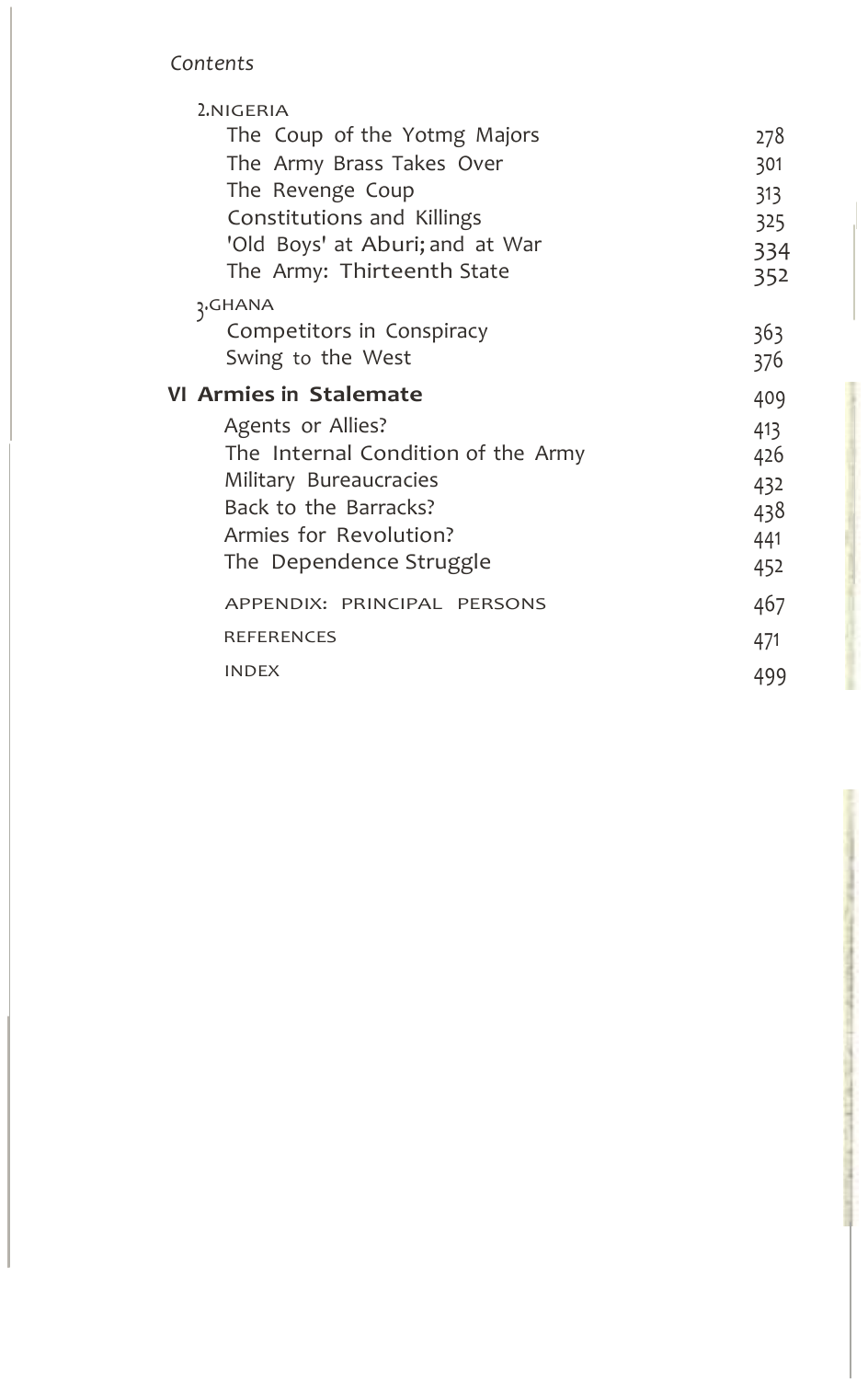After God, it is above all to our armed forces that I must express the gratitude of the nation. *President Senghor of Senegal, after an abortive coup against his government.*

It wasn't a coup. We only relieved two quarrelling Presidents of their duties. *Colonel Alphonse Alley of Dahomey*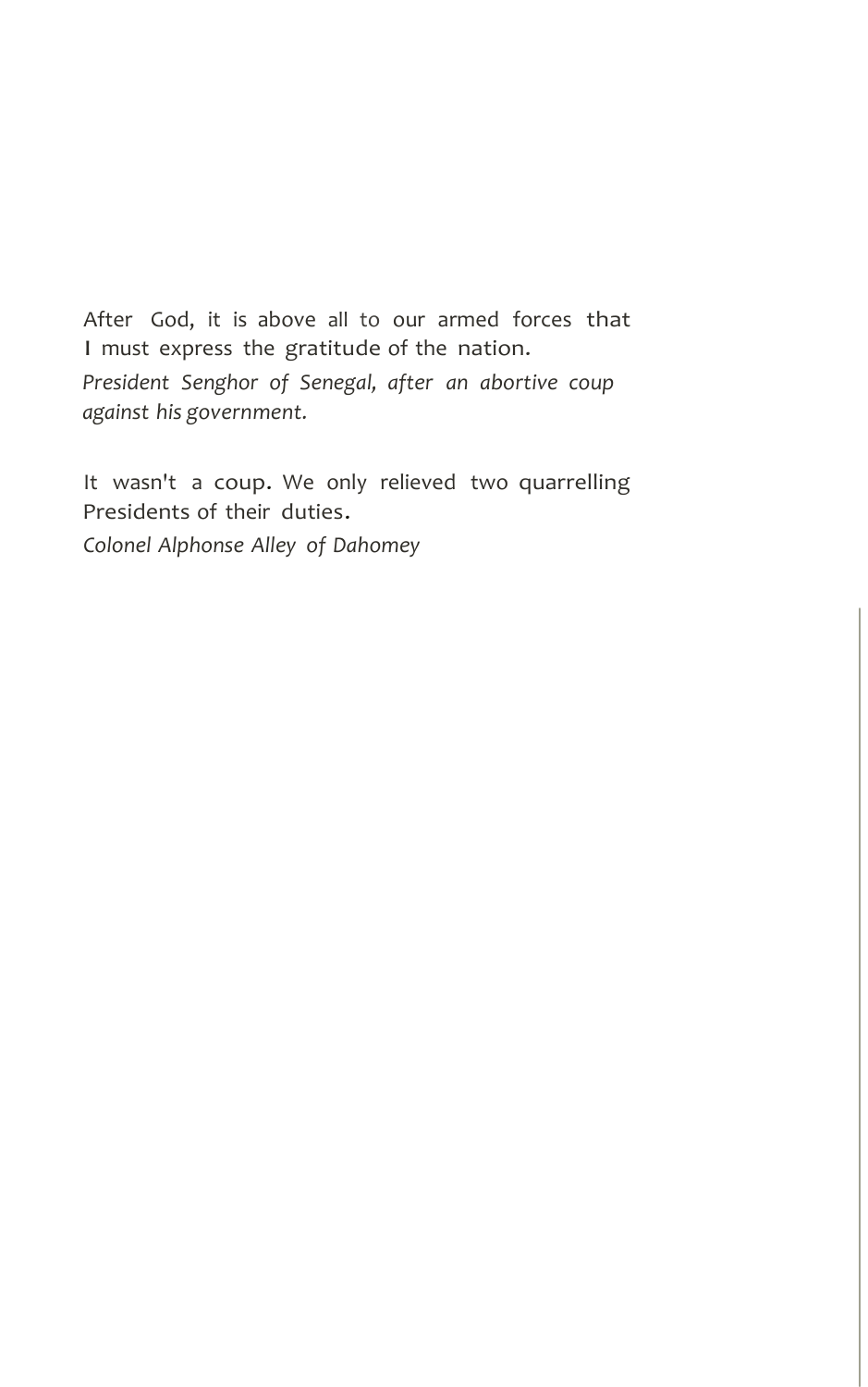#### **INTRODUCTION**

This book is about army interventions in politics, but more about politics than armies. This is in the hope that, from an examina- tion of the crisis in politics, coup and counter-coup, there will grow, tentatively at least, a general theory of power for newly independent states which explains why they are so vulnerable to army interventions in politics. It is not, accordingly, a book about the mechanics of armies and coups d'etat, their logistics and command structures, but about the way army interventions in politics reveal the nature of political power and its areas of failure in Africa. The army coup d'etat is plainly a short-circuit of power conflicts in a situation where arms do the deciding. What is the kind of conflict? And what does the decision entail?

Tracing the development of a single African army coup d'etat does, I believe, tell more about soldiers and politicians, and their clashes and compromises, than a mere factual inventory of all the coups on the continent. On the other hand, while the coups d'etat in Africa may spring from like causes, they are not identical. And so, more than examination of a particular coup d'etat is needed. I have looked especially closely at Nigeria and Ghana; and at the Sudan (with its two very different coups in a decade). Algeria and Egypt figure, too; for the coup d'etat is a feature of political crisis in all parts of the Third World, and the inclusion of these countries, with their bodies in Africa but their heads in the Middle East, is an opportunity to consider Africa from Third World perspectives. Most of the other coups make incidental appearances.

An account devoted exclusively to fact could present an Africa that is desiccated and dull. It must lose, for instance, the sense of pulsating life in the streets of West Africa, where the rum- bustious spirit seems so incompatible with the earnest political

i • . I ,

l ·I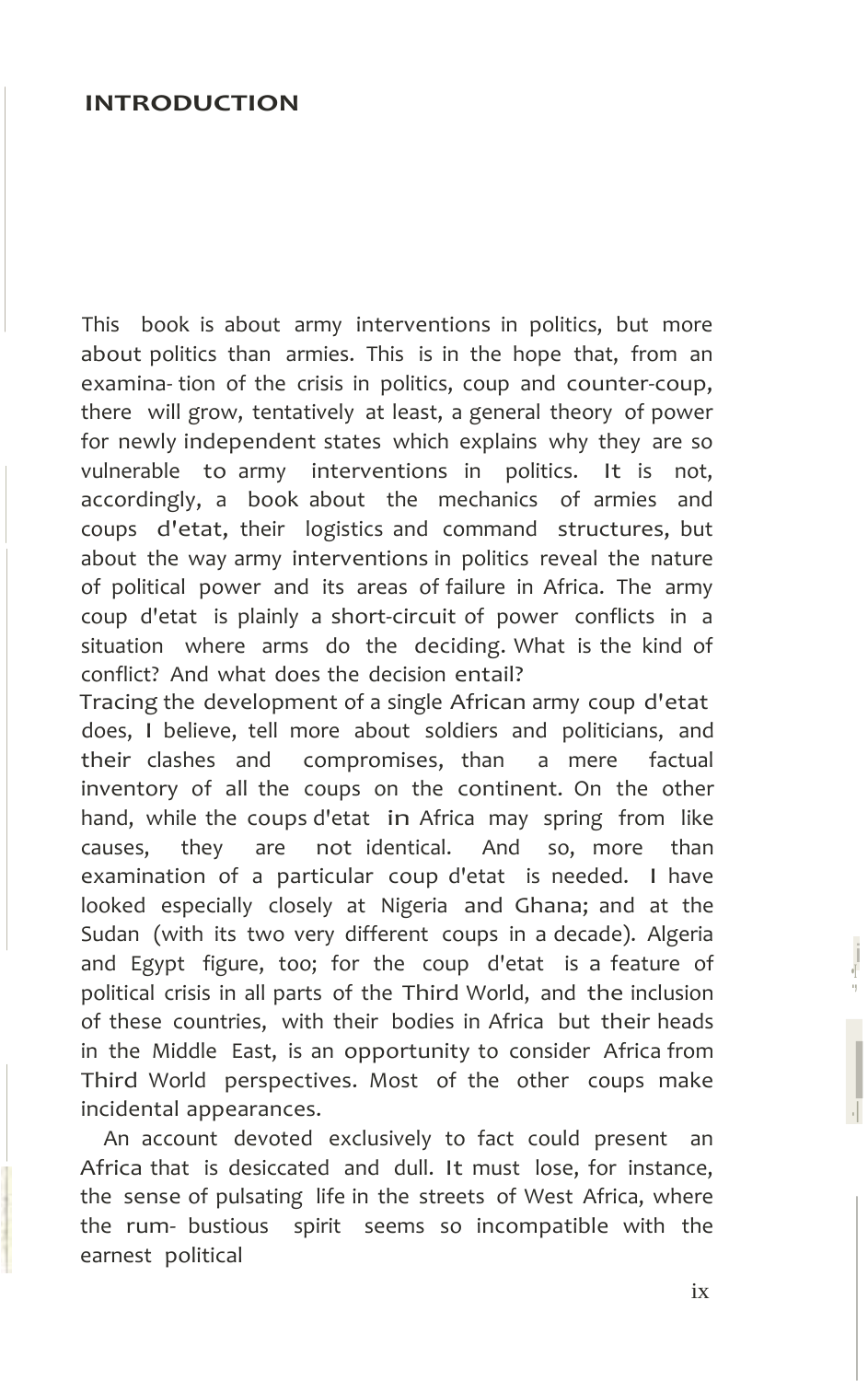#### *Introduction*

futility in high places. I have tried to convey something of the way people see, and say things about, their condition, in the scattered, sometimes unattributed, quotations throughout the book. One word about titles: they are often omitted not out of casualness or disrespect but because, especially in these new and heaving states and armies, they change so often. I have drawn heavily on much of the writing about Africa and about armies in the new states, and am indebted to it, though in the course of this investigation <sup>I</sup> changed most of my - and many of the accepted - notions about independent Africa. There has been the risk, in the range of countries I have selected, of advancing propositions based on selective example. I have tried to avoid this by including sufficient detail, consonant with the purpose of each example, and sufficient generalization to make the exercise relevant to more than those immediately affected.

The account of the coups is based on what 'official' accounts there are -the Ghanaian army men have been prolific in print - and on what press coverage, African and European, exists; but mostly on interviews with as many participantsand close witnesses as I could meet in visits to Africa between r964 and r968. The rather numerous footnotes and references are there that others may test the evidence;for much about these contemporary events is still controversy rather than record. There were numberless interviews. Some of those interviewed are quoted anonymously, for they preferred it so.

In particular I would like to thank the following: Patrick Lefevre and Chris de Broglio helped with the French material, and Dr Farouk Mohammed Ibrahim, Omar al Zein, Tigani al- Taib and very many others in the Sudan with the Sudanese. Countless people in West Africa generously gave both informa tion and hospitality. Tom Wengraf helped me with material on Algeria, and Dan Schechter of the Africa Research Group and *Ramparts* magazine helped with American sources. Discussion with and a paper on the military by Desmond Morton during a London School of Economics seminar conducted by Dr Ralph Miliband helped sharpen the topic for me. Ken Post read the first draft and talked over and helped tackle some of the problems

j

the book raised; his own work is frequently acknowledged in the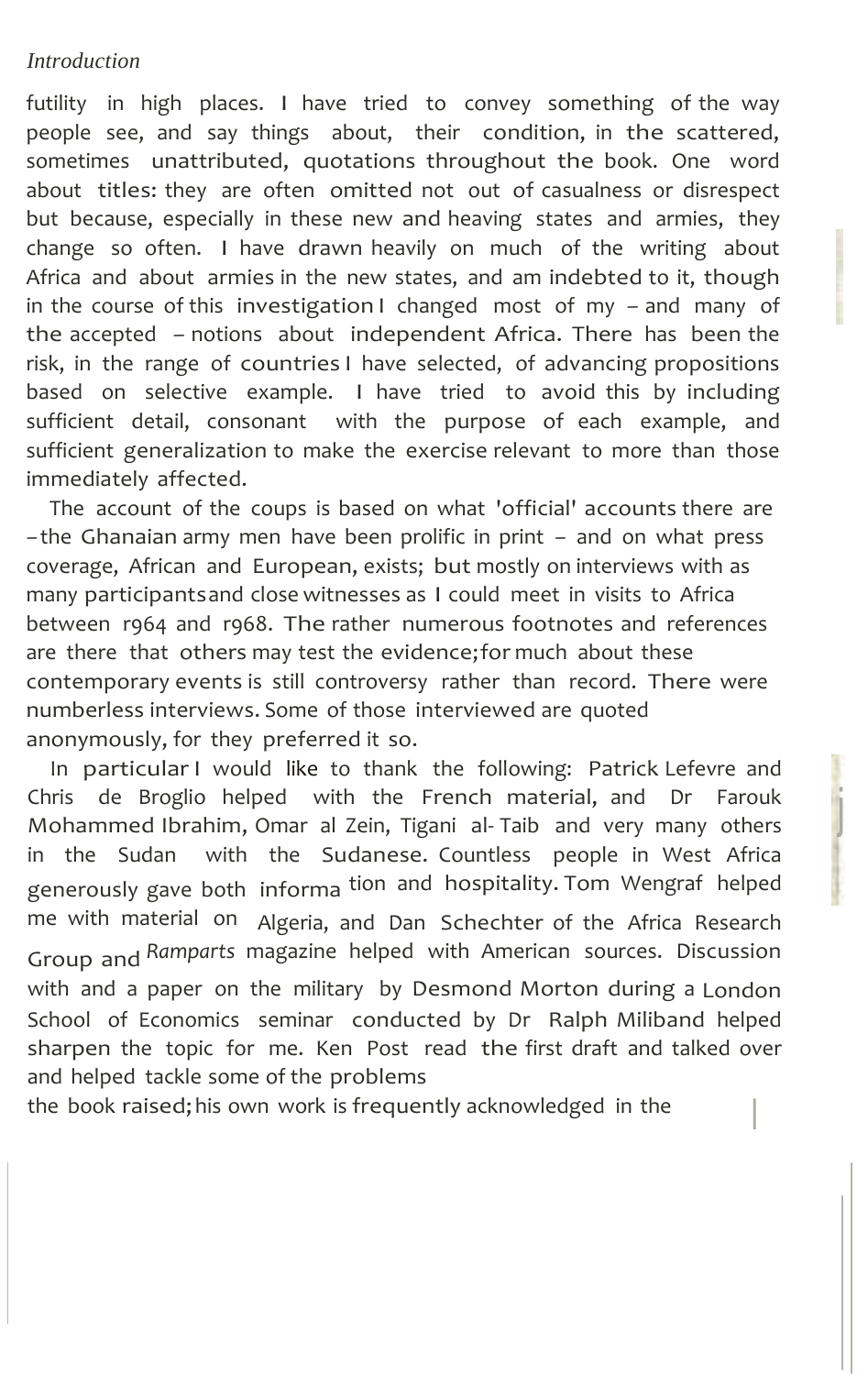*Introduction*

chapters of this book. Professor Thomas Hodgkin criticized searchingly, though with never-failing courtesy; he is in no way responsible for any good advice not followed. Albie Sachs read and suggested textual improvements to the first draft. Ruth Vaughan helped with typing and early research.

I am grateful for a grant from the Leon Fellowship of the University of London. Ronald Segal thought of the subject and steered the book through its life. Above all, my husband Joe Slovo bore with it, and with me, as this book was written; he inspired much of it, and made its writing possible. Its faults are all mine, of course.

Harsh judgements are made in this book of Africa's independence leaderships. Yet this book is primarily directed not to the criticism, but to the liberation of Africa, for I count myself an African, and there is no cause I old dearer.

London November 1969

,

I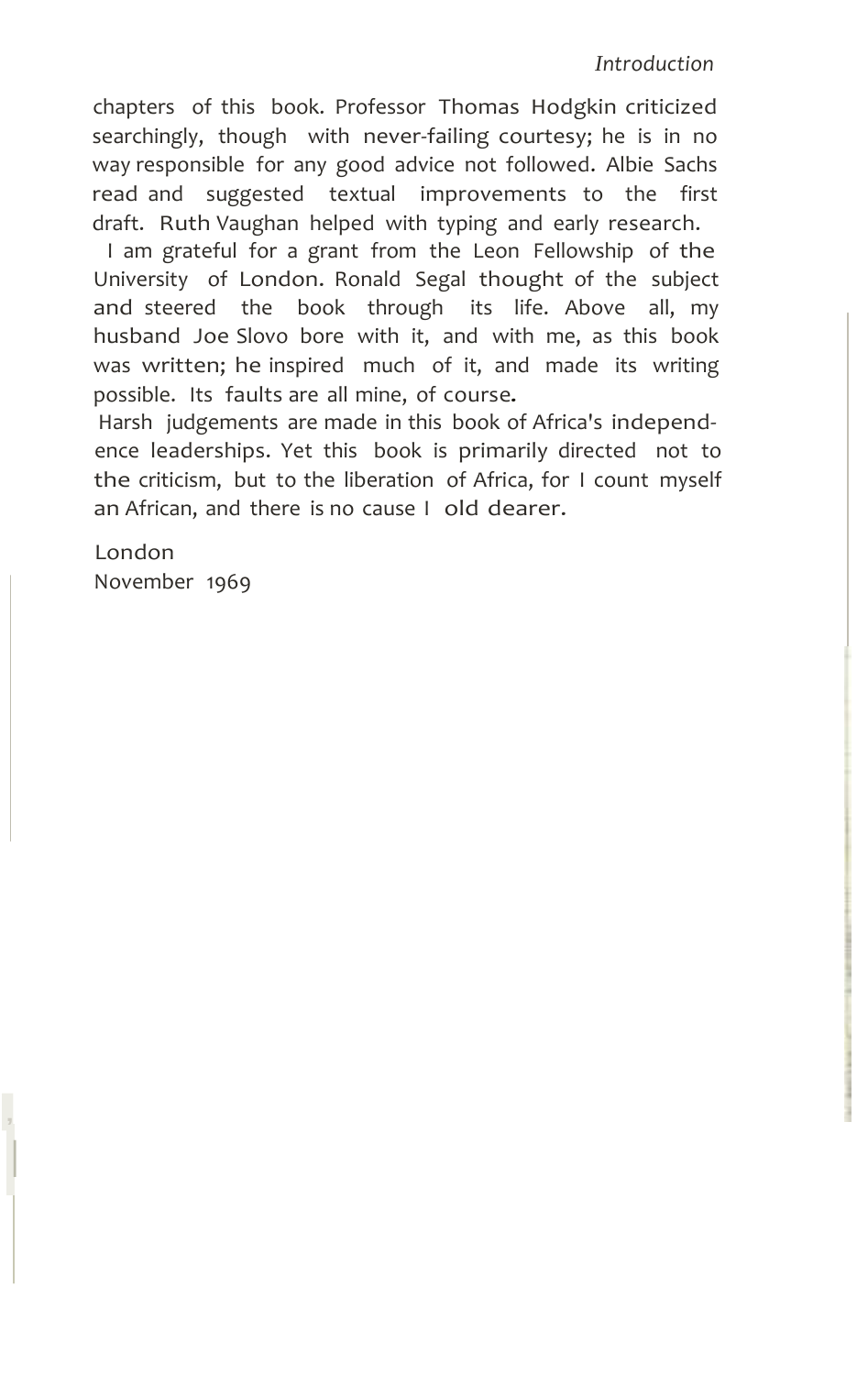#### **SCOREBOARD**



- I. *United Arab Republic* (Egypt). July 1952. Monarchy overthrown by Free Officers' Movement.
- 2. *Sudan.*November1958. General Abboud seizes power, military junta rules till 1964.

May 1969. Free Officers' Movement seizes power for popular front government.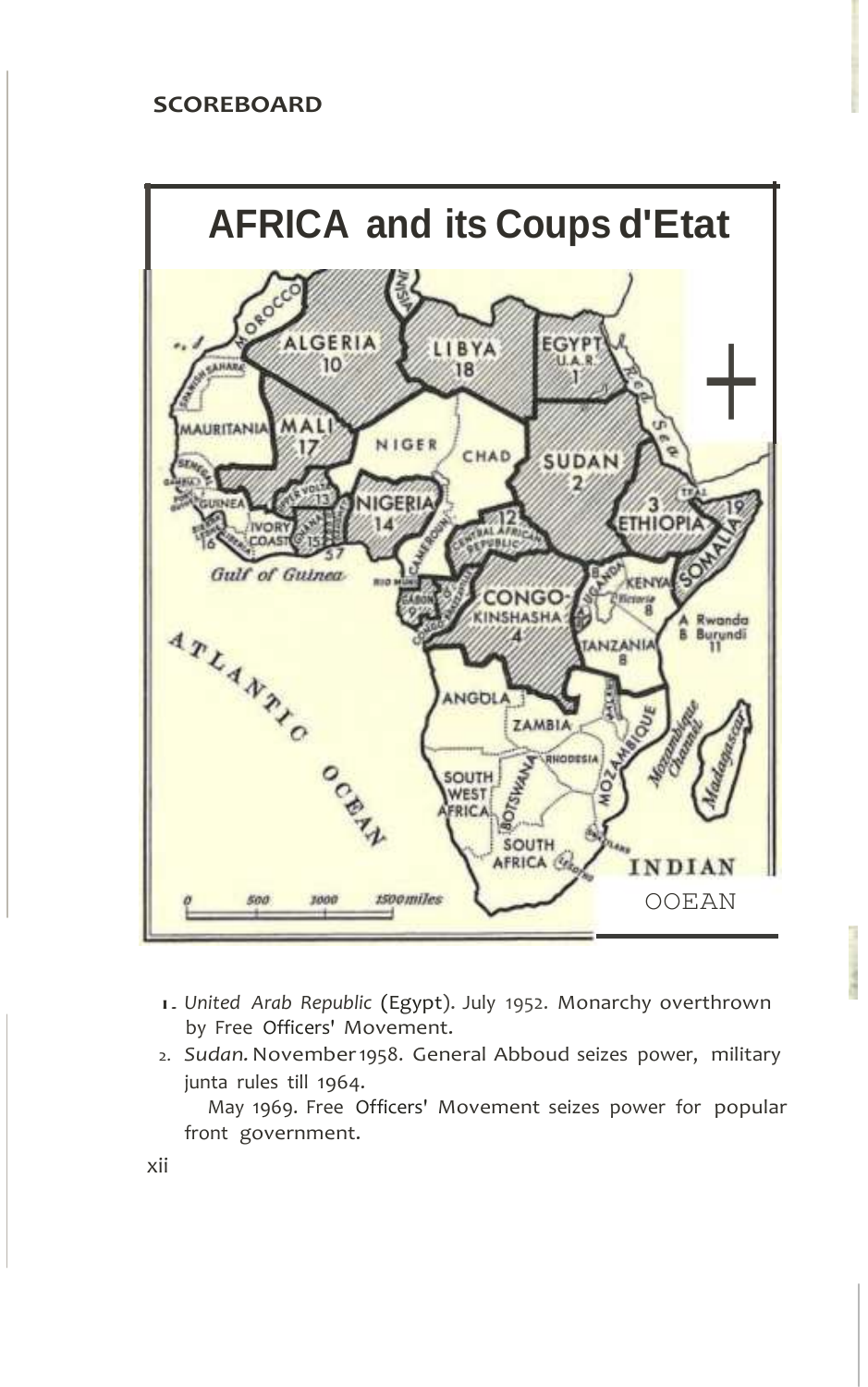- 3· *Ethiopia.* December 1960. Abortive coup d'etat against the Emperor by the Imperial Guard.
- 4· *Congo-Kinshasa.* General Mobutu seizes power temporarily in 1960, and again in November 1965.
- 5· *Togo.* January 1963. President Olympio killed in coup, power handed to President Grunitzky.
- 6. *Congo-Brazzaville.*August 1963. Abbe Youlou overthrown, army oversees handing over of power to Massemba-Debat. June 1966. Abortive coup attempt. September 1968. Captain Raoul takes power, to be

succeeded as President by Colonel Ngouabi.

7· *Dahomey.* December 1963. Colonel Soglo overthrows President Maga, re-arranges the government.

December 1965. General Soglo intervenes again in November, and December. December 1967. Soglo is deposed and a govern- ment headed by Colonel Alley is installed.

- 8. *Tanzania, Kenya, Uganda.* January 1964. Army mutinies, put down with the help of British forces.
- 9· *Gabon.* February 1964. Coup d'etat reversed by French intervention.
- 10. *Algeria.* June 1965. Ben Bella deposed by Colonel Boumedienne. December 1967. Coup led by Colonel Zbiri defeated.
- II. *Burundi.* October 1965. Army officers overthrow monarchy. November 1966. Captain Micombero and a group of army officers take power.
- 12. *Central African Republic.* January 1966. Colonel Bokassa deposes President David Dacko.
- 13. *Upper Volta.* January 1966. Colonel Lamizana deposes President Yameogo.
- 14. *Nigeria.* 15 January 1966. Coup d'etat initiated by young officers taken control of by General Ironsi.

29 July 1966. Coup wrests power from Ironsi,installs Gowon government.

- 15. *Ghana.* February 1966.General Ankrah and Police Commissioner Harlley form a government after the deposition of Nkrumah. April 1967. Abortive coup led by Lieutenant Arthur.
- 16. Sierra Leone. March 1967. Lieutenant Colonel Juxon-Smith heads a government which takes power from Sir Albert Margai. April 1968. A coup from the ranks results in the return to civilian rule, under Siaka Stevens.
- 17. *Mali.*November 1968. Young officers' coup headed by Lieutenant Moussa Traore removes the Modibo Keita government.

xiii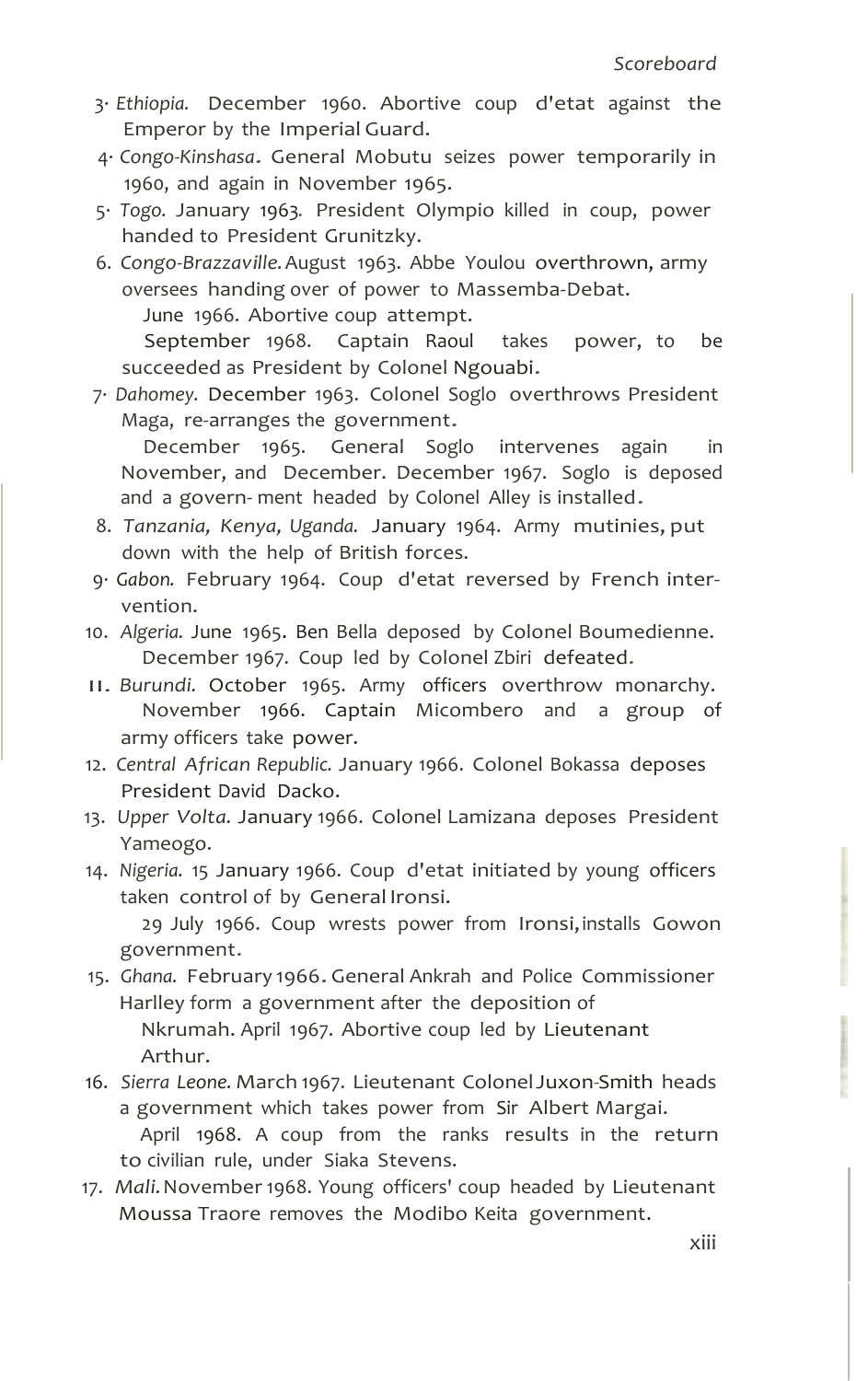#### *Scoreboard*

- r8. *Libya.* September 1969. A Revolutionary Command Council which includes two army officers deposes the monarchy.
- 19. *Somalia .* October 1969. A group of lieutenant-colonels and colo- nels installs a Revolutionary Council inplace of the Somali. Youth League government.

And, in the years between and after, numbers of other coups

d'etat, like abortive attempts in Niger (December 1963), in Senegal in 1962, in the Ivory Coast in 1963; the attempted overthrow of Colonel Ojulcwu's government in Biafra, several attempts to unseat the government that rules Mali; and a reported coup attempt in Congo-Brazzaville in November 1969.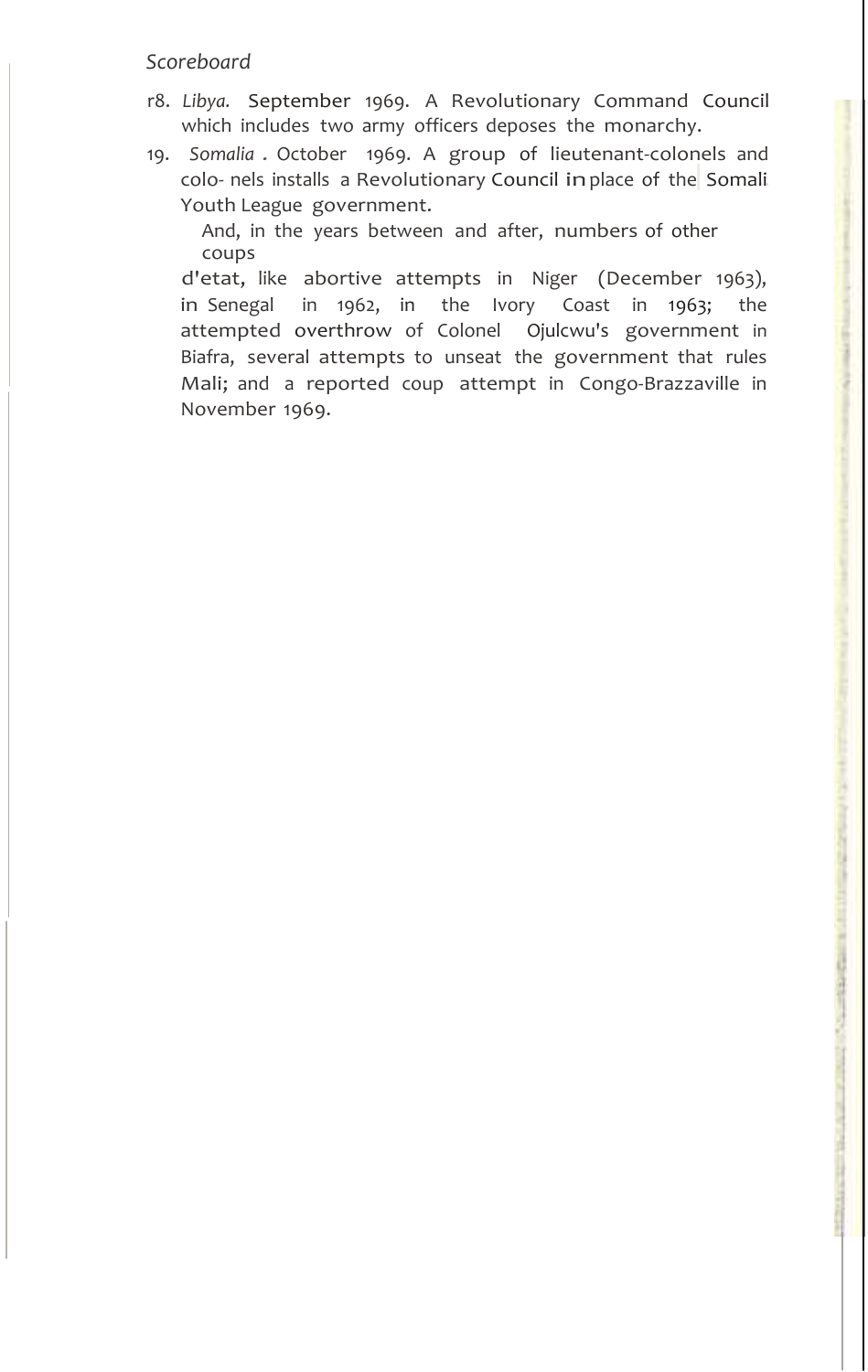, 1

#### **Silent Clamour for Change**

During the years I was inthe State Department, I was awakened once or twice a month by a telephone call in the middle of the night announcing a coup d'etatin some distant capital with a name like a typographical error.

George W. Ball, *The Discipline of Power*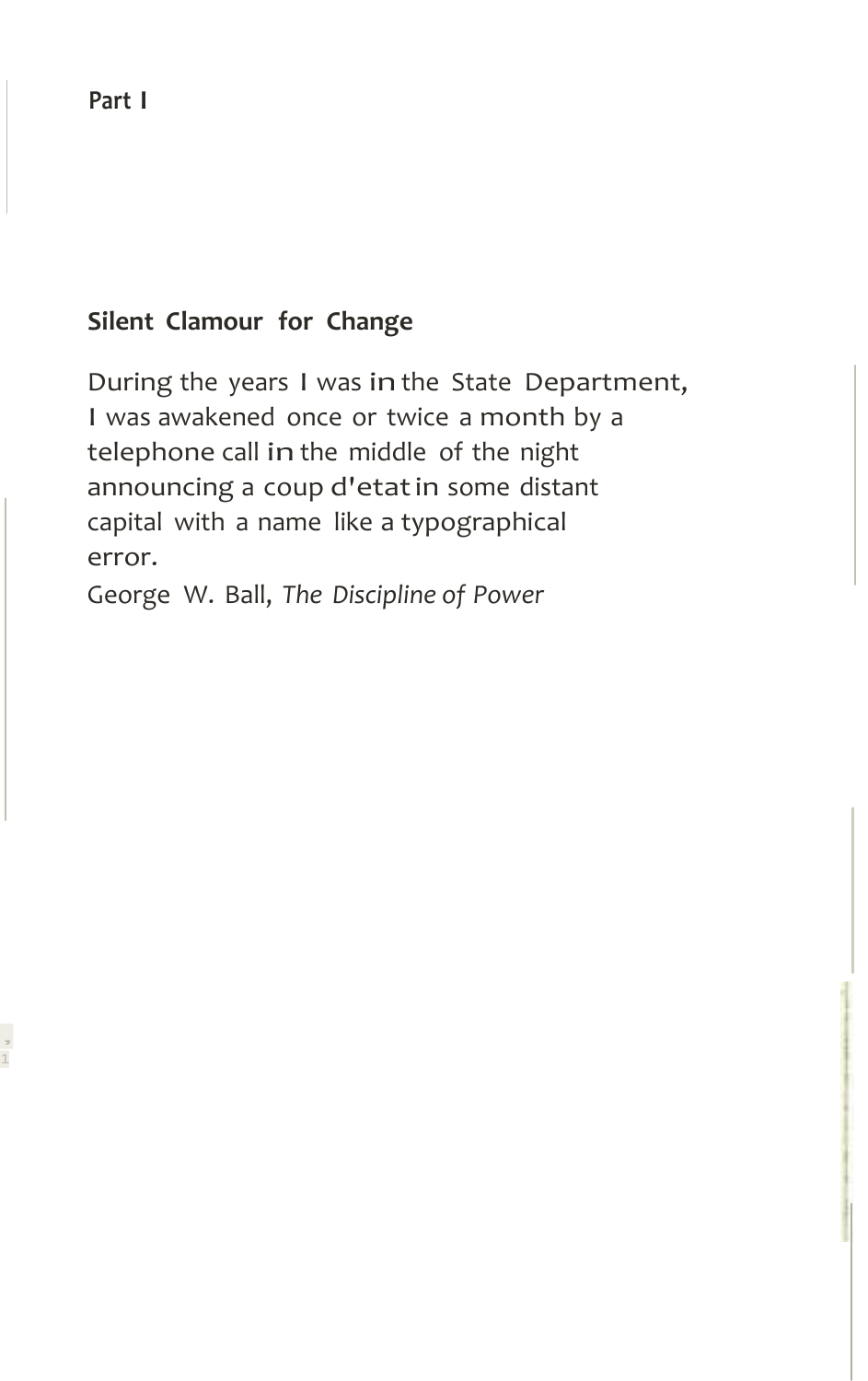#### **Gentlemen and Officers**

I

J

I

I

'Army coups in Africa? 'friends said caustically. 'You had best suggest to the publisher a loose-leaf book, or a wad of blank pages at the back.' Army men have by now unmade and remade governments in one out of every four of the continent's independent states. Since I started planning this book, nine states have been taken over by their armies. As I prepared to visit Nigeria, a West Indian friend, who had gone to teach in West Mric::1 as a devotee of African power on the newly free continent, was leaving. He had found himself in the thick of two military takeovers, at intervals of six months from one another, and had narrowly escaped being taken for an Ibo during the massacres in the North. He wanted still to stay in Africa, to teach and to write, but in a quiet spot this time. 'No more coups, I think it'll have to be Sierra Leone.' Nine weeks after he arrived in Freetown, there was an army coup. A year later, on my way back from Nigeria and Ghana, I dropped in to see him in Freetown. The very night I arrived we were stopped by armed soldiers at a road-block. A coup to end the regime installed by the coup of a year earlier was in full swing. From his house veranda, we watched soldiers searching the neighbourhood. They were rounding up the officer corps.

Sandhurst and St Cyr, the journalists were saying, had succeeded the London School of Economics and Ecole Normale William Panty in Dakar as the training-ground of Africa's leaders. (The Sandhurst and St Cyr curricula were probably over-due for change.) Africa was becoming another Latin America, where political instability has long been chronic. There, modern political history is a chaotic account of coups and counter-coups, of precipitate but meaningless changes of president, minister, cabinet, government and army chief. One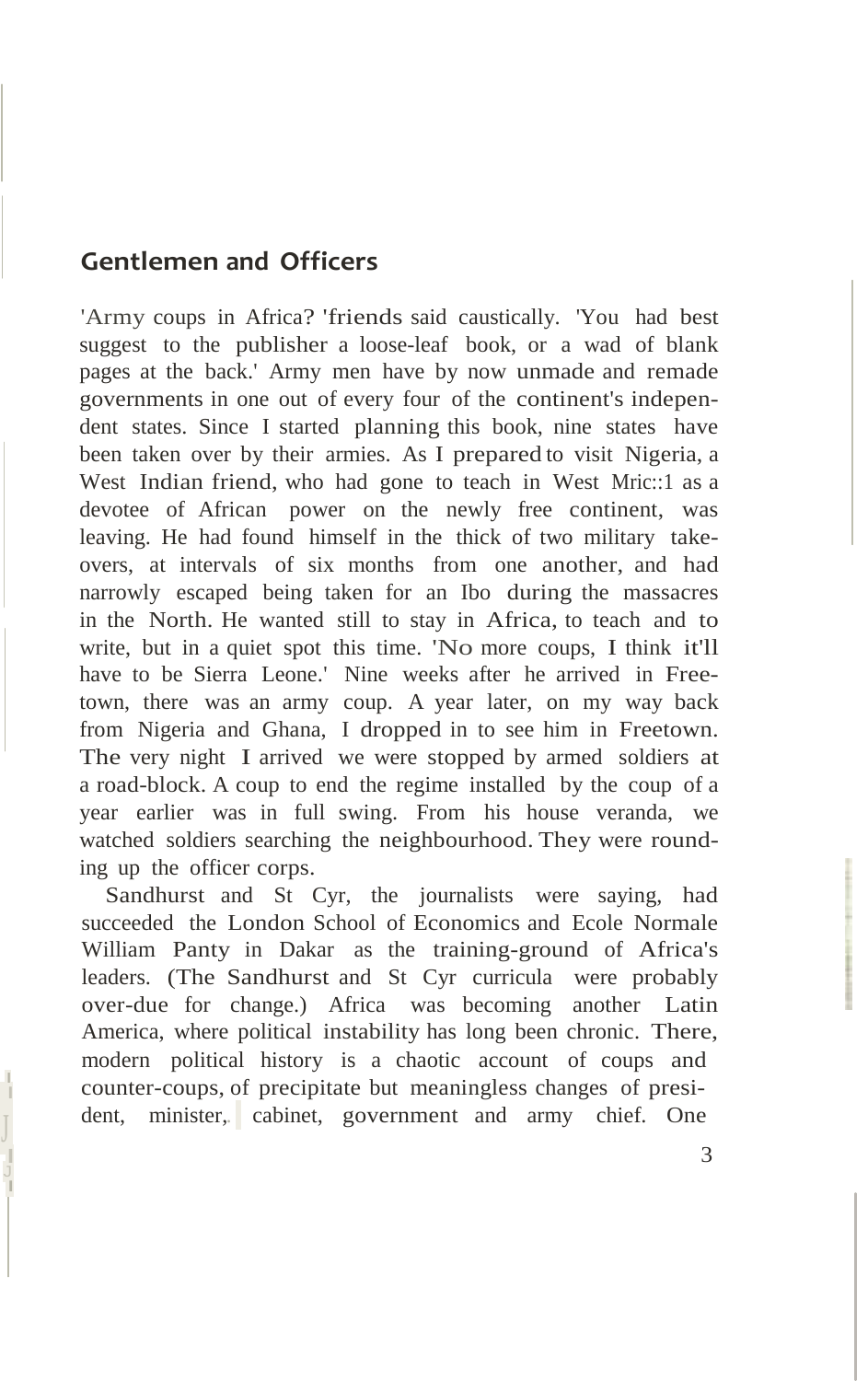professional soldier replaced another at the head of government. Sometimes the .military unmade the very power formation they had themselves installed. A coup every eight months, or twelve,in some states;elsewhere,a breathing space, before another spurt of *golpe cuartelazo* (barracks-room revolt), or *golpe de estado* (coup d'etat), or some combination of the two. The very language of coups has attained a peculiar finesse in Latin America. Violence has nearly always been present; fundamental change, virtually always absent.

By the time the coup d'etat reached Africa, men of more blase societies – whose own nation states had evolved through revolution and civil war, but in an earlier era- were already adapted. The Sierra Leone coup, said a United States Embassy official in Freetown, was just 'a Mickey Mouse show'. African countries, said the sceptics, were like television stars : in the news with a coup today, forgotten tomorrow, or confused with each other in a succeeding coup.

It has proved infectious, this seizure of government by armed men, and so effortless. Get the keys of the armoury; turn out the barracks; take the radio station, the post office and the airport; arrest the person of the president, and you arrest the state. In the Congo, where the new state disintegrated so disastrously so soon after independence, Colonel Mobutu, army chief-of-staff, 'clarified' the situation by taking the capital with 200 men. At the time it was a larger force than any other single person controlled in Leopoldville. In Dahomey, General Soglo, who had come to power by a coup d'etat, was overthrown by sixty paratroopers in December 1967. In Ghana 500 troops, from an army of Io,ooo, toppled supposedly one of the most formidable systems of political mobilization on the continent. In the Sudan two bridges over the Nile command Khartoum; and the unit that gets its guns intposition first, commands the capital. In Dahomey a Minister of Foreign Affairs was heard to boast about one of that country's three coups d'etat, that not a shot had been fired, not even a blank; not a tear-gas grenade had been thrown; and not a single arrest had been made. Dahomey's army men staged three coups in five years and thus far hold the record for Africa.

I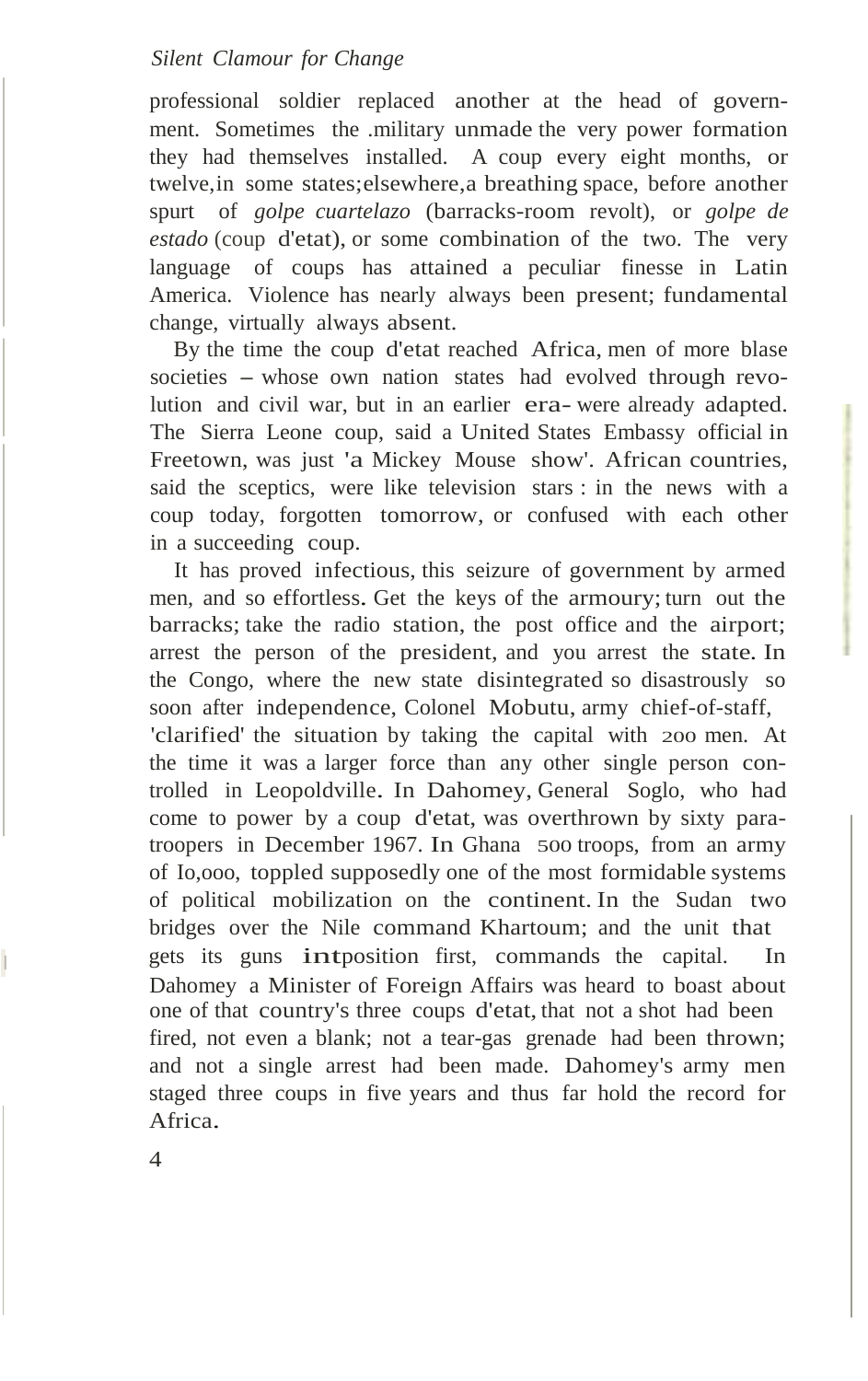It seems to be done with little more than a few jerks of the trigger-finger; and there are, often, no casualties; Nigeria and Ghana were exceptions. Sierra Leone had fewer than half a hundred officers in her army by r968. The coup that toppled the military government, itself brought to office by a coup d'etat a year earlier, was organized by privates and by non-commissioned officers. The army consisted of one battalion. A barracks on a lovely flowered hillside in the capital was the single power centre. The billiards room in the officers' mess was the scene of a brief tussle for control. The following morning, the debris was slight; some broken Coca-Cola bottles and cues lying awry on the green baize, and, in a ditch not far from the barracks, a car belonging to an officer who had tried to escape. After this coup, the entire army was in the control of two officers recalled from abroad – the rest were confined to the Pademba Road police station - and the police force was in the hands of two officers brought back from retirement. In Ghana Colonel Afrifa, or, as he came to be called after promotion, 'The Young Brigadier', was criticized for the detail he included in his chronicle of the Ghana co1,1p. All that a conspirator had to do was read the relevant chapter, it was said, Lieutenant Arthur did, in fact, stage an abortive counter-coup a year later, following much the same pattern as Mrifa had outlined. There had not yet been an instance of a lieutenant staging a successful coup in Africa, said Arthur. He aimed to be the first to do so. For the formation of the new military junta, he had counted out all colonels and above.

The facility of coup logistics and the audacity and arrogance of the coup-mal<ers are equalled by the inanity of their aims, at least as many choose to state them. At its face value, the army ethos embodies a general allergy to politicians; a search for unity and uprightness; and service to the nation. Nigeria's First Republic collapsed, said General Gowan, because it lacked high moral standards, Nzeogwu, the young major who made that particular coup, talked in more fevered but comparable terms of a strong, united and prosperous Nigeria, free from corruption and internal strife. In the Central African Republic Colonel Jean Bedel Bokassa's Revolutionary Council announced a campaign to clean up morals, that would forbid drum-playing and

·l

'.I

5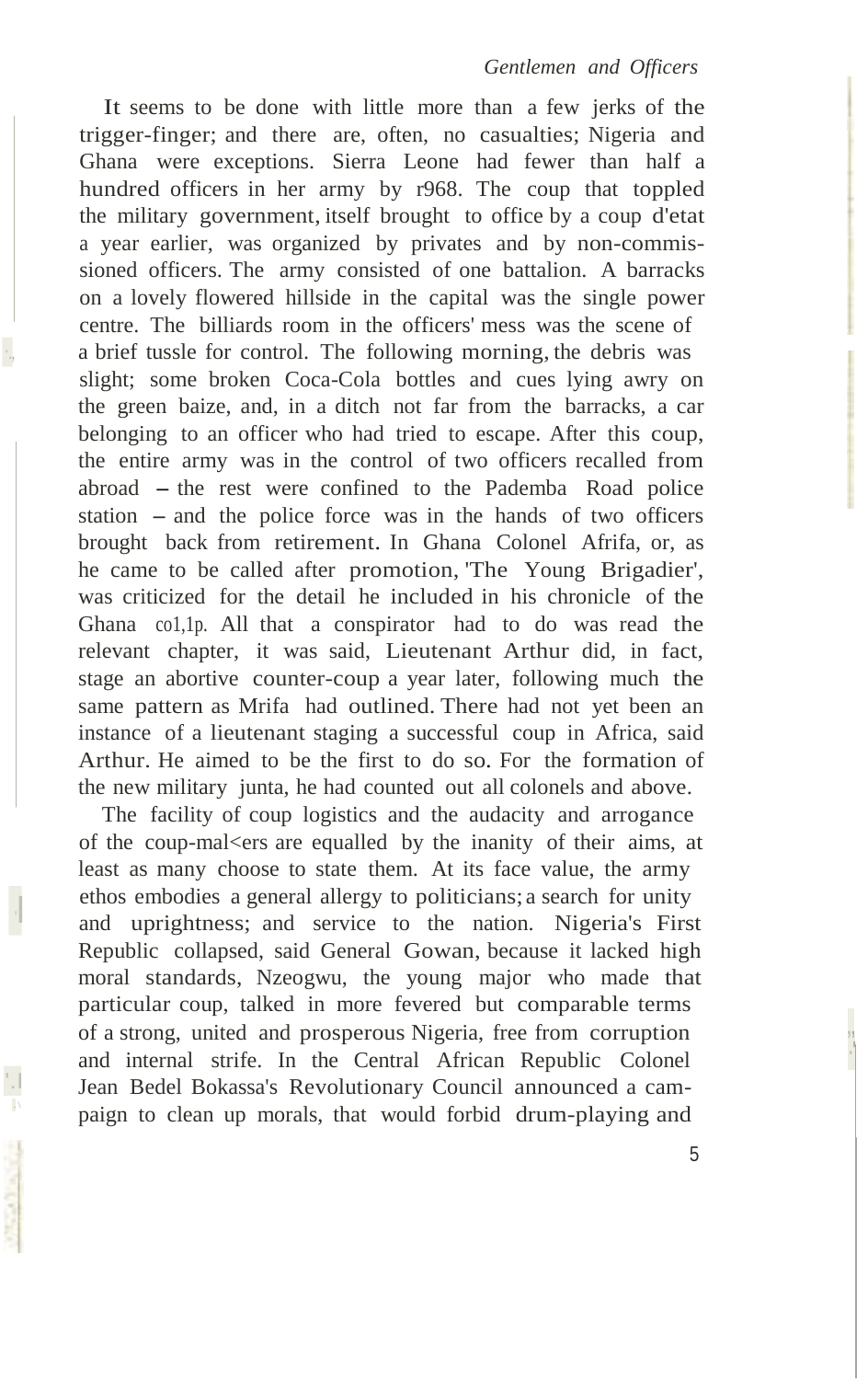lying about in the sun except on Saturdays and holidays. Colonel Lamizana of Upper Volta said, 'The people asked us to assume responsibility. The army accepts.' It is the simple soldier's view of politics, a search for a puritan ethic and a restoration of democracy unsullied by corrupt politicians. It is as though, in the army books and regulations by which the soldiers were drilled, there is an entry: *Coups, justification for;* and beside it, the felicitous phrases that the coup-makers repeat by rote.

The coup is becoming conventional wisdom not only among Africa's army men, but among her young intellectuals. In the exile cafes of Paris and the bed-sitters of London, and on the university campuses of the United States, young aspirants for power, or social change, consider the making or unmaking of African governments in terms of their contacts within the army. Power changes hands so easily at the top, and the political infrastructure is so rapidly rendered tractable. Government shifts in a single night from State House to barracks. There are fresh names, ranks and titles to be learned. The photographers ready their cameras for the new official pictures: uniforms instead of double-breasted suits; the open army look instead of the politician's knowing glance. In place of laws lengthily disputed in debating chambers, come swift decrees in civil service jargon. There is more punctuality, less pomp, total pragmatism. 'Efficiency' becomes the outstanding political principle. Political argument, once exuberantly fatuous in the mouths of career politicians, is stilled. In the political vacuum where the soldiers rule, the role and purpose of armed men go unquestioned. At the outset, it is enough for them to announce that they rule for the nation. Power lies in the hands of those who control the means of violence. It lies in the barrel of <sup>a</sup> gun, fired or silent.

What is this Africa that soldiers are taking over ? The Third World consists of three vast continents, and Africa is one of them. She is united with Latin America less by any close resemblance between, say, Brazil, Venezuela or Peru, and Algeria, Uganda or Ghana, than by their mutual relationship to forces outside the three continents, which aggravate their poverty, their dependence and their dilemmas. Latin America has had its spate of military coups; Africa seems to be in hot pursuit. Neither

6

,.,

-.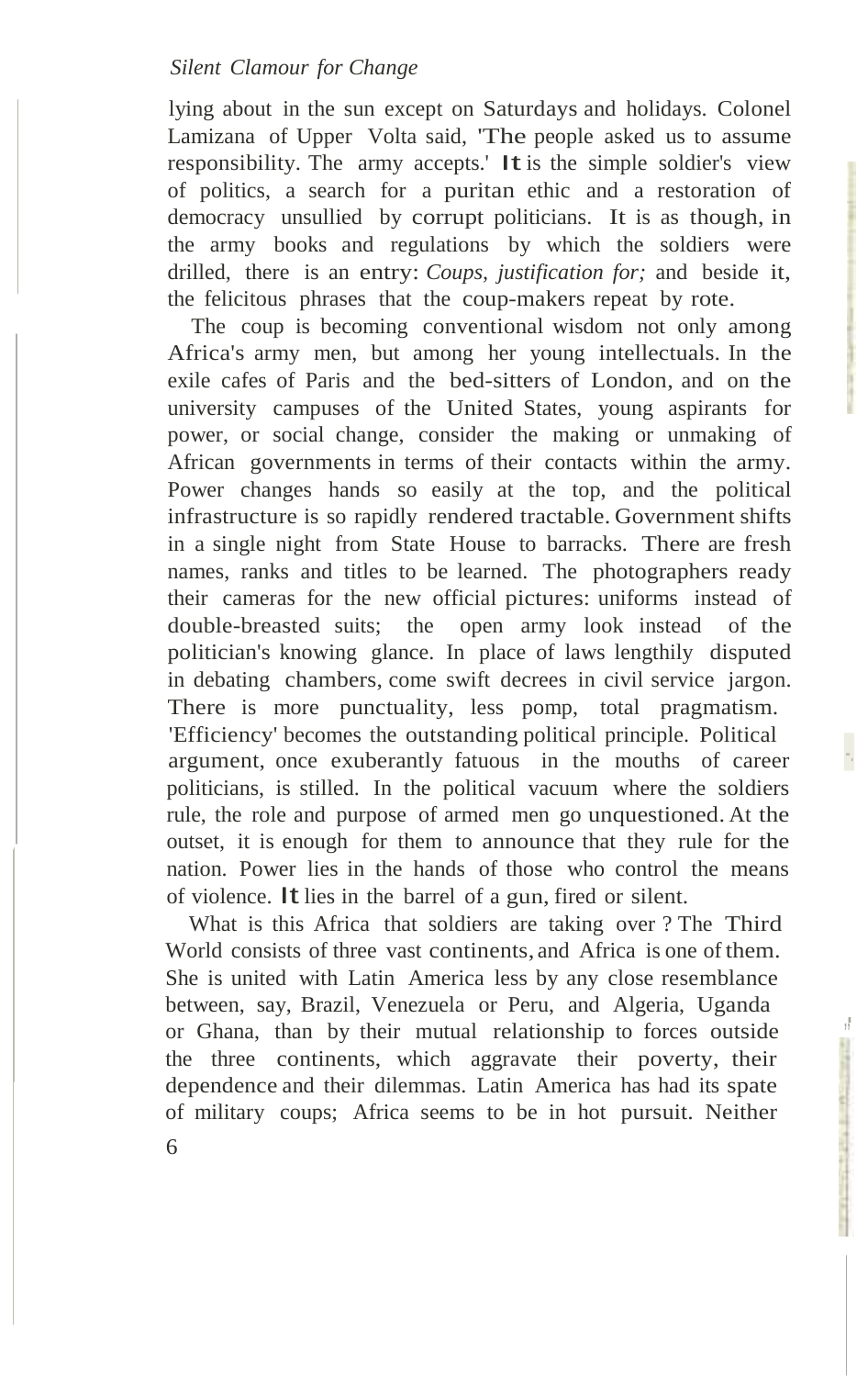continent has found countervailing forces against the firepower of the clique in uniform. In Latin America, though, there is Cuba, capital of social revolution for the continent, where a popular guerrilla army and popular rising displaced the putsch and achieved a seizure of power different in character. Africa, for her part, has Guine Bissau, where Amilcar Cabral and his party propose to lead a social revolution through armed struggle by an army of political volunteers. Both continents grapple with the threat and tlie reality of outside intervention, with the visible and concealed roots of dependence, with mounting national indebtedness and the prospect of stability in massive want and conspicuous corruption.

Not that the continents of the Third World are the same, or their political crises and uniformed presidents interchangeable. In Latin America the military emerged in alliance with the traditional power of land-owners; and later, when new social and economic forces developed, intervened in contests between the forces of the countryside and those of the city, between indigenous vested interests in industry and organized labour. 1 In some countries there is a long history of student protest with an explosive revolutionary content. There has been a long-standing United States defence and security policy of keeping the continent 'stable' by coddling dictators, especially those in uniform.\* In Africa the economy is less developed by far; social forces are still largely inchoate; and the continent, except for some key areas like the Congo, and Ethiopia on the Red Sea and near the Middle East, is lower on the foreign-policy lists of the big powers. What Latin America endured yesterday, Africa may encounter, with due variation, today. Yet the identity of plight and purpose between the continents of the Third World is obscure or irrelevant to the vast majority of the men who rule over most of Africa. I rarely heard them talk about Vietnam, or China, or Cuba, or even Guine-Bissau. The revolutionary turmoils of the Third World in our century are passing them by. Africa is one, of course, but it is a skin-deep connexion. About the vast and vital areas of the unliberated south there is concern, but only

\*A confidence in the military that may wane now that the army leaders in Peru have begun expropriating US oil interests.

I

.I

J

I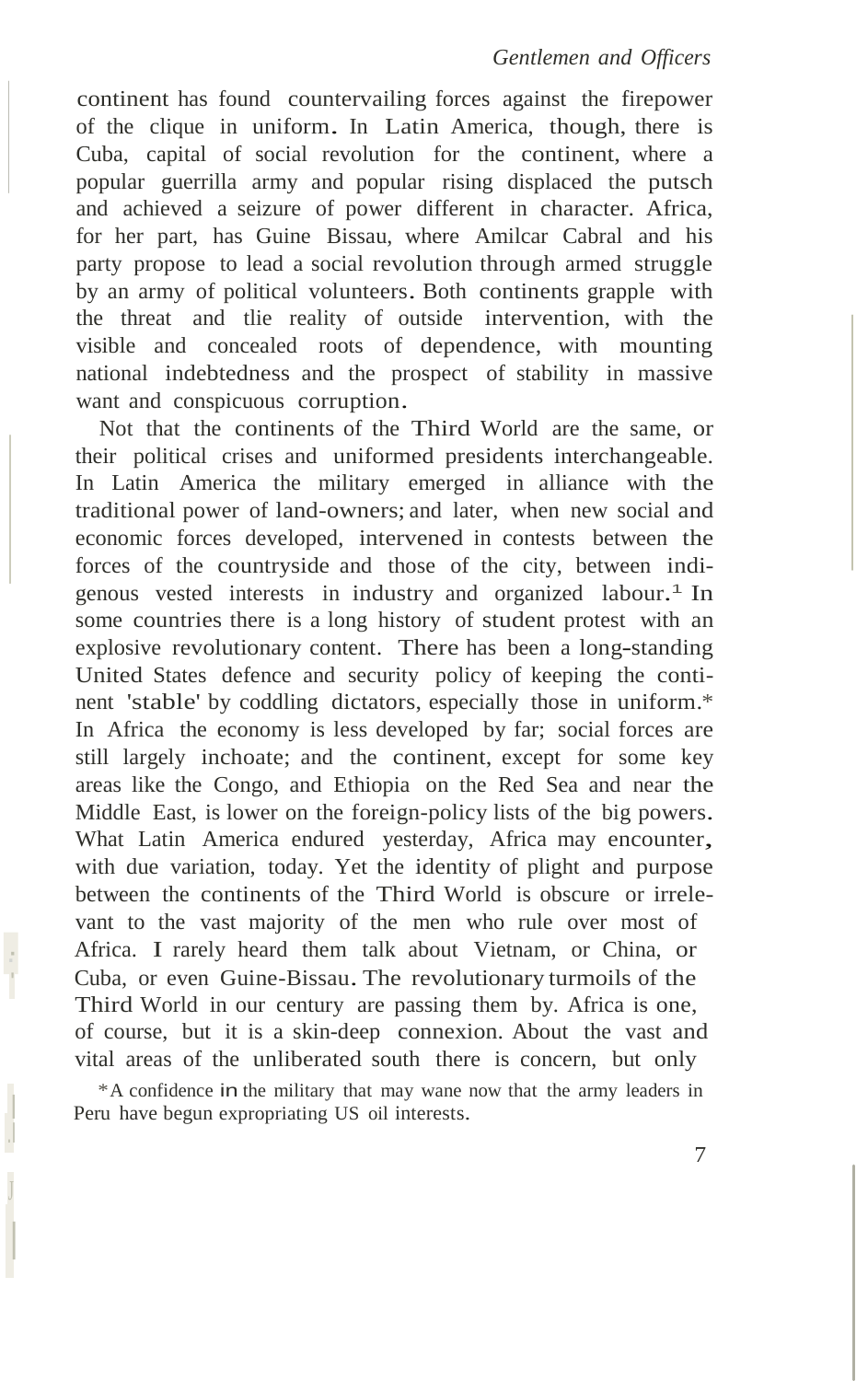ricocheting knowledge. Ghanaians, supporters of both Nkrumah and Ankrah regimes, have said to me that the Southern African liberation movement should 'struggle' for independence as Ghana did. 'We had twenty-nine shot dead before we gained our independence,' they admonish. There seems so little awareness of the structure of White power in the south; no insight into the strategies of struggle there, of how far back it goes and how many hundreds have lost their lives. What independent Africa has not herself experienced, she does not easily recognize. She can be only too careless in her ignorance, and smug in her superiority. Men who still struggle for independence are considered unrealistic, for all the advice that they should struggle onwards. They should know better than to espouse hopeless causes or to fight for goals beyond the reach of the manipulating politician or the coup-making officer. I cannot forget the remark of a young Nigerian politician, who not long before had enjoyed a reputatioTJ. for radicalism and even been imprisoned for his politics. H and a friend were discussing the then recently reported death of Che Guevara at the hands of the Bolivian army and the CIA. 'What could he expect if he went messing about in other peoples' countries ?' he exclaimed. In Britain, the United States and Cuba, Black Power advocates declare: 'We will hook up with the Third World. We will go for the eye of the octopus, while our brothers sever its tentacles.' Many in Africa have not yet recognized eye or tentacle.

Africa is the last continent of the Third World come to political independence. She is the deepest sunk in economic backwardness. She has the most appalling problems. And she revels in the most effusive optimism. In the offices of the world organizations, the international diagnosticians, planners, technocrats -experts all, if not partisans -retreat steadily from hope. Their figures and graphs show that the continent is more likely to slide backwards than to stride forwards. The assets of three United States corporations, General Motors, Du Pont and the Bank of America, exceed the gross domestic product of all Africa, South Africa included. What Africa produces, with a few exceptions like copper and oil in fortunate places, is less and less wanted by the international market.Prices are dropping;

8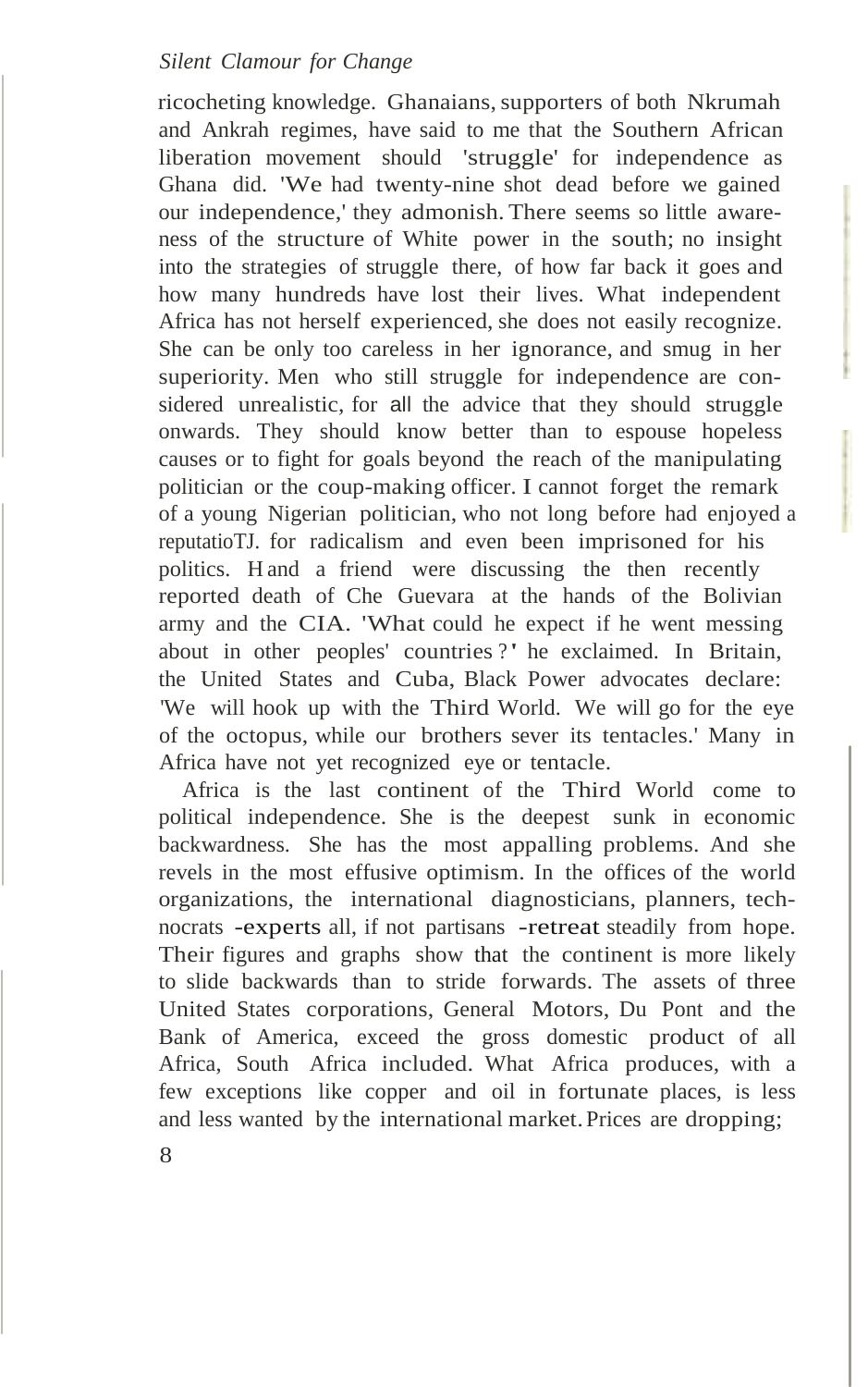Africa's share in the total of world tlade is declining. Schemes for commodity price stabilization, if they can be agreed, may help for a while. But even as the parties bargain, the chemical laboratories are making synthetically what Africa strains to grow.

Africa is a continent of mass poverty, but the obsession of the ruling groups is with luxuries. The same could be said in indictment of countless societies. But those who came to power mouthing the rhetoric of change faced the critical poverty of their countries with frivolity and fecklessness. Their successors, the soldiers, have an ingenuous faith in 'efficiency' and the simple army ethos of honesty. They detect the problems no more acutely than did the men they overthrew, probably, indeed, not as much. They discuss the problems less often, for such are 'politics'.

There bas been eloquent, inexhaustible talk in Africa about politics, side by side with the gaping poverty of political thought. Down there on the ground in Africa, you can smother in the small talk of politics. Mostly it is about politicking, rarely about policies. Politicians are men who compete with one another for power, not men who use power to confront their country's *y* problems. The military formations, the uniforms, the starch, the saluting aides-de-camp,the parade-ground precision might look, at last, like the decisiveness of purpose that Africa needs in its leadership. They camouflage a regimented sterility of ideas and#/ ..1. social policy.

Africa is not everywhere the same, of course. Ethiopia is ruled like Machiavelli's polity: with Prince, aristocracy, palace intrigue, Church and army; and an American military base and Israelitrained security service thrown in for good measure to reinforce an ancient dynastic power base built on an utterly wretched peasantry. Liberia, with an economy dominated by an international rubber company, is ruled by a Black settler elite, crowned by twelve families and a top-hatted President, disdaining the rights of 'indigenous' Africans as American whites once disdained those of the freed slaves, who werethefoundingfathers of this American-style plantation colony. In some states monarchs these days behave like presidents, and presidents aspire to be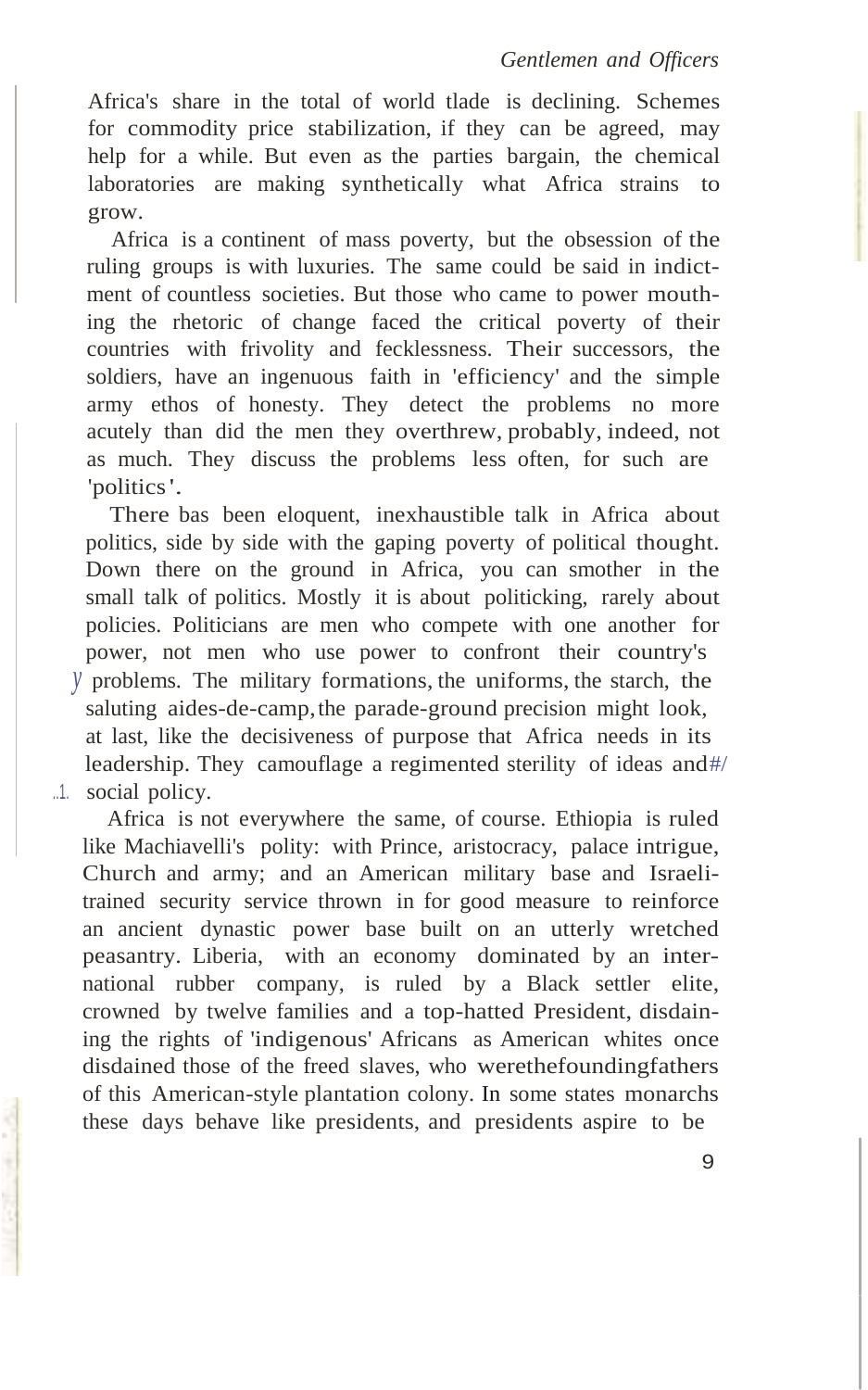monarchs. In others, party programmes conjure splendid visions of African-style democracy, even socialism; yet the problem is to generate not only enthusiasm, but, more difficult, capital accumulation for development. In Kenya, and in the Ivory Coast, much of the surplus is absorbed by a combine of foreign corporations, with their resident representatives, and the related small circle of Africans on the make. West Africa is a whirlpool of candidates for quick profits, contracts and commissions, rakeoff. Tanzania's under-development bred a sense of egalitarianism, albeit in poverty, which has now been augmented by attempts to proscribe the growth of a privileged group. Here and there are political systems committed to austerity and development, not spectacular consumption. Across the continent from West Africa, along the Nile, there is a greater austerity of living, but the same massive poverty and lack of *policy.* In Egypt a generation of army officers and students, pampered to lead their country and uplift the peasantry, dream of the night-clubs and neon-lit shop windows of Europe.

Everywhere, under the mobilization systems inaugurated by Nkrumah, Modibo Keita and Sekou Toure, Julius Nyerere and Kenneth Kaunda, as well as under the free enterprise of the Margais, Okotie-Ebohs and Mobutus, African development has been held to ransom by the emergence of a new, privileged, African class. It grows through politics, under party systems, under military governments, from the ranks of business, and from the corporate elites that run the state, the army and the civil service. In some countries, its growth is virtually free, in the sense that, though resources themselves may be fast exhausted, there is no social or economic policy to limit the size or dominance of this class. In other countries, policy is opposed to its very existence, but it persists all the same. National styles, territorial distinctions, and even divergent policy commitments blur into the continent-wide style of the newly rich. They are obsessed with property and personal performance in countries where all but a tiny fringe own hardly more than a hoe, a plastic bucket, an ironware cooking pot or two, and perhaps a bicycle. On the plane from Rome to Lagos there was a young man who had spent a year in Milan training to operate a computer. On his

I

IO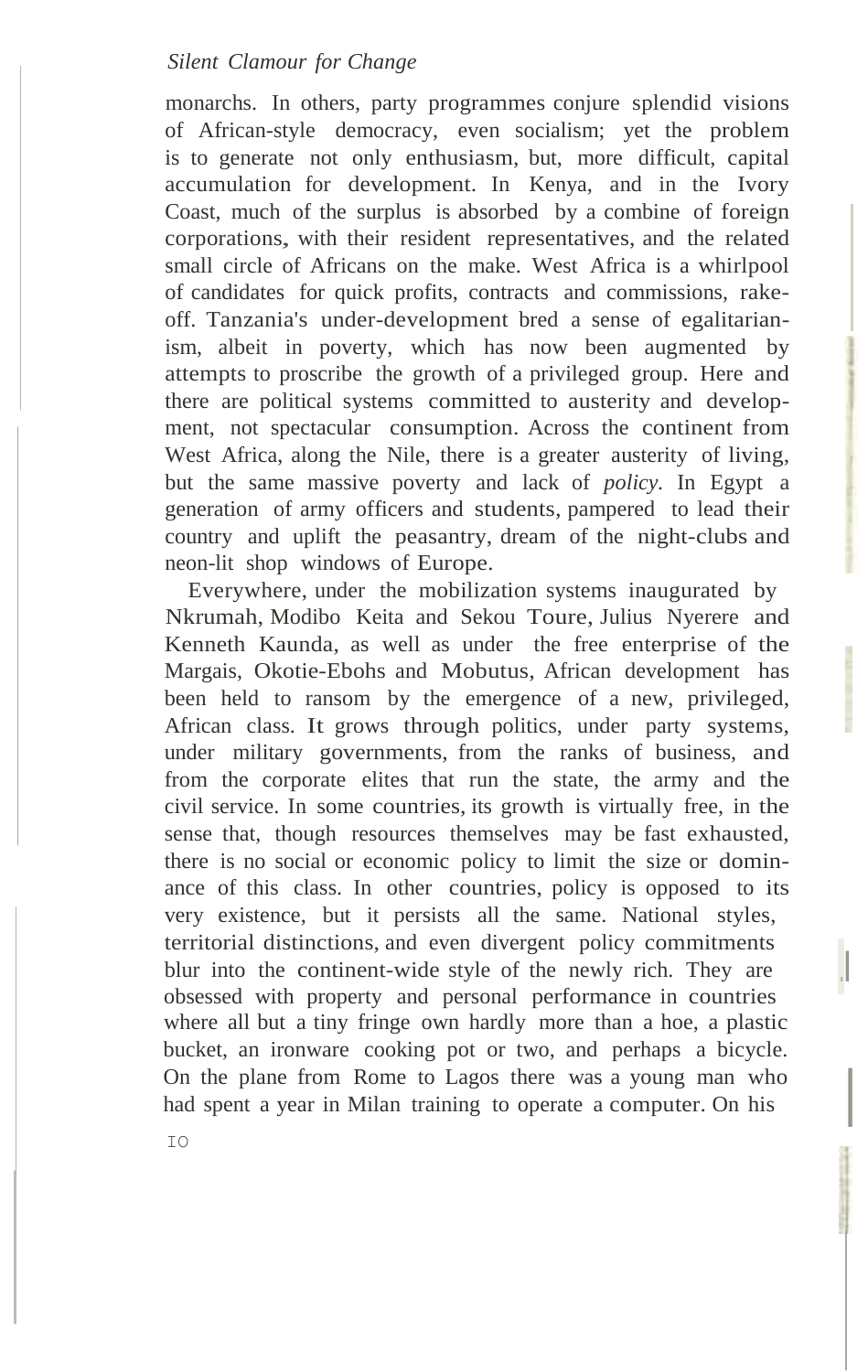II

little airline trolley he carried as much haul as a peasant family in Africa or even Italy might work a decade to earn. Milan, he said, had been all right, but the Italians, though they worked so hard, 'don't seem to be getting anywhere'. Africa's elite is working hard at getting somewhere. Few of them read Frantz Fanon, yet they are living out his description of them: 'Spoilt children of yesterday's colonialism and of ':oday's governments, they organize the loot of whatever national resources exist.'

There are, of course, those who have always been convinced that Africans are unfit to rule themselves, that Empire opted out of Africa too quickly, and that the continent was bound to go into decline after the premature granting of independence. But the crises of Africa have nothing to do with any such supposed incapacity of Africans to govern themselves. Independence delayed longer would have made the continent less, not better, able to meet the political and economic challenges of independence. Those who seek comfort in the tumult because they can ascribe it to black inferiority close their eyes to the depredations of the slave trade; the colonial role in Africa; and the political horrors perpetrated in Europe and elsewhere, by Whites and European political systems on a far more shuddering scale. It is the old paternalism of seeing London, Washington or Paris as the norm, which the rest of the world must follow, at peril of Western censure. It is time to judge Africa by what Africans need and want, and not by what the West finds congenial.

On the other hand, Africa needs a pitiless look at herself. It must be a long look, without the sentimentality which is the other side of colonial patronage. It is no answer to an indictment of the way Africans have handled their independence to ask, 'Could others have done better ?' If they had not managed, they should have been subject to the same sharp criticism. Yet it is, after all, less than ten years since Africa became independent. That is no time at all to advance a continent as ravaged as any other, and that started with fewer advantages than most. Africa rightly rejects a time-scale that measures her need by the time taken by others to assuage theirs. 'We took a hundred years, after all; have patience', is chilling comfort. There is no patience. Too much time has been lost or squandered.

..,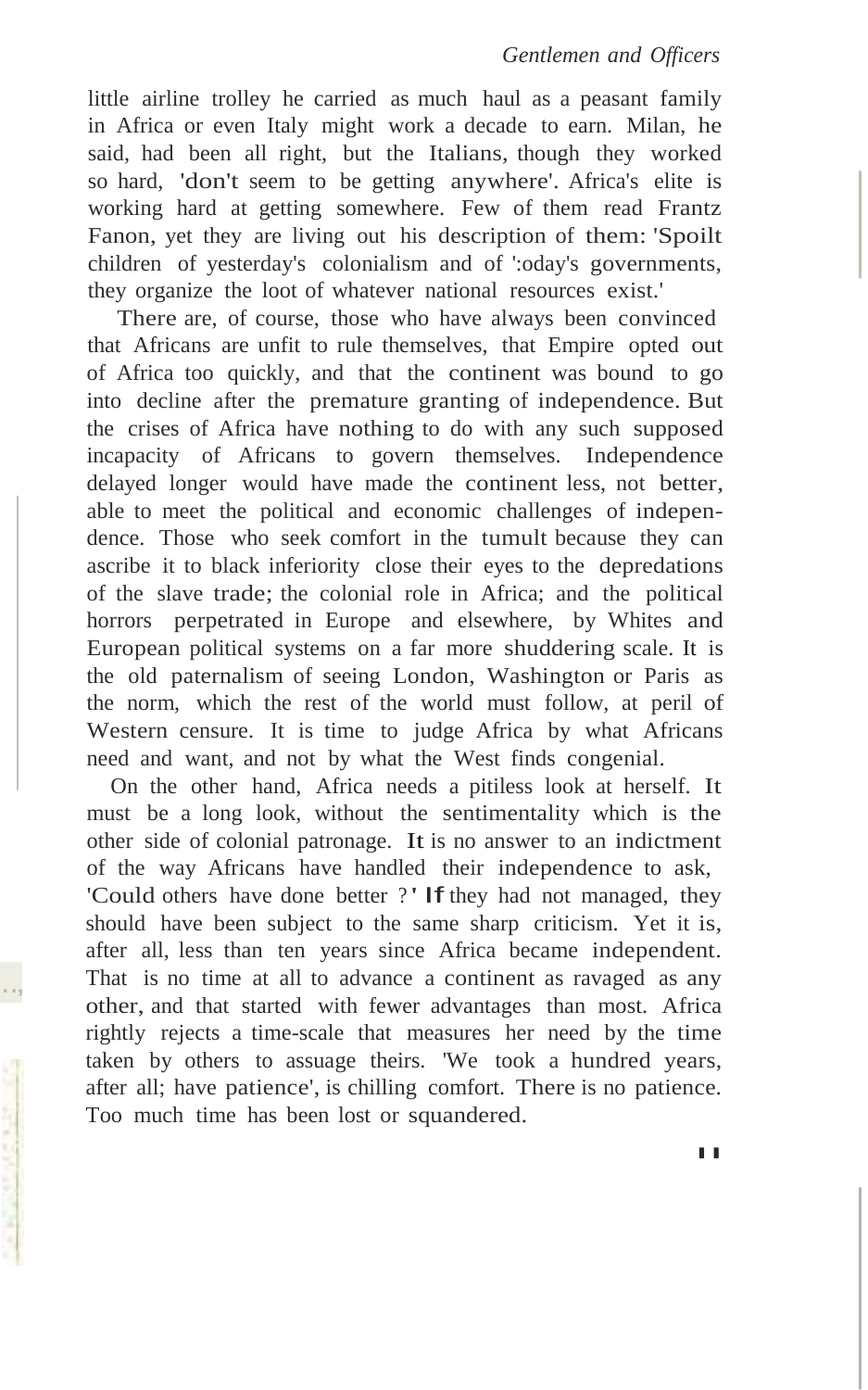Much that needs to be said on the continent is not said, or not so that others can hear. James Ngugi, the Kenya novelist, has warned of the 'silent clamour for change that is now rocking' Africa. Yet, sounding close to despair, Wole Soyinka has anticipated that the African writer will before long envy the South African the bleak immensity of his problems. 'For the South African still has the right to hope; and this prospect of a future yet uncompromised by failure on his own part, in his own right, is something which has lately ceased to exist for other African writers.' Soyinka was considering the failure of writers; but of others, too, more directly culpable. The velvet-cushion commandos, he once called them in his own country, the men who rode to office and prosperity on the wave of independence, while the great majority saw no change from colonialism to independence.

Is there a group compromised by failure ? Perhaps for some the anti-elite invective in this book will be too strong. Criticism made of persons or their roles is only incidental to a criticism, substantially, of systems and of policies. The targets are not individuals, but their place in an interest group. Civil servants come under fire nobecause Africa cannot produce some of the best, but because the very virtues avowedly possessed by a bureaucracy are inimical to the growth of self-government. Politicians condemn themselves out of their own mouths by their professed purposes and their subsequent performance. The army, whatever its declarations of noble intent, generally acts for army reasons. Where it does not, it has, in the nature of army structures and ethos, the greatest difficulty in initiating more than a temporary holding action. Above all, traditional armies believe that it is possible to create a policy without politics. This opens not new avenues but new culs-de-sac.

For many, the indictment should not be of Africans, whatever their record, but of the outside forces responsible, ultimately, for the plight of the continent. That indictment stands. It cannot be framed too often. But that approach, too, on its own, is a form of patronage; for it makes the African ever victim, never perpetrator. If independent Africa is far from the political promise of independence, let alone from social change, this is

12

.I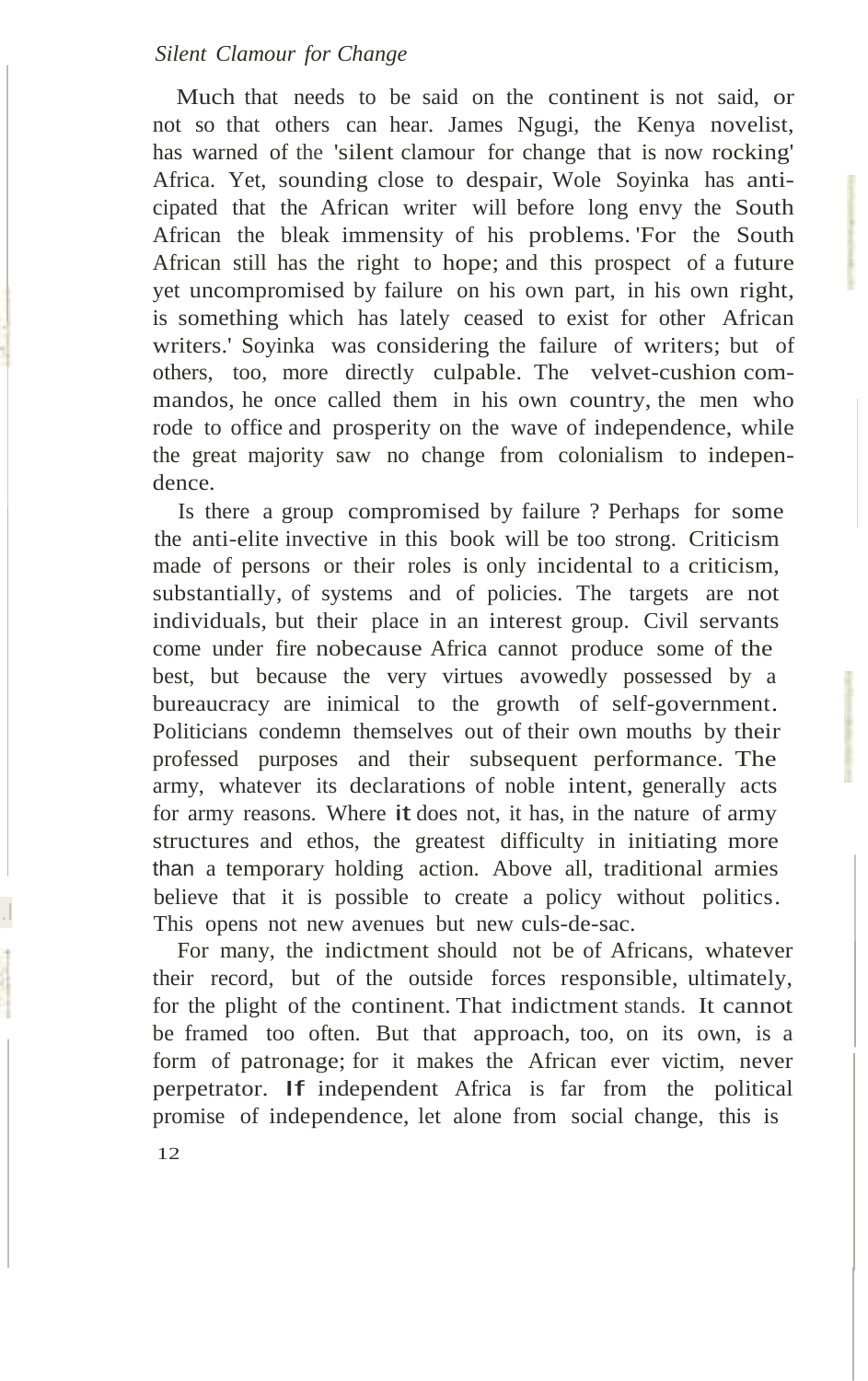not because she does not need it. She needs change no less, at least, than Latin America; but the Americas seem closer to change and their needs therefore nearer assuagement. She is far from change because there are formidable world forces against it, and because her colonial experience hangs a dread weight upon her; but also because she has produced few leaderships, these independent years, that want it. The old generation of independence politicians is largely played out, exhausted. There are too few exceptions  $-$  until new forces stir  $-$  to stop the debacle in all but a few enclaves. The generation, whether politician, administrator or soldier, that comes forward to replace *les anciens* from the euphoric days of independence, is greedy for its prizes; and, for the most part, even less .concerned with the polity, let alone the people. A different force is stirring, among the secondary-school students, the urban unemployed, the surplus graduates of the indulged coastlines, the neglected and impoverished of the northern interiors. As yet the pockets of discontent are scattered, hesitant and unassertive, or easily obliterated. The disaffected are bewildered by the confusions and lost causes in the litter of the generation that wrested independence, and are fumbling for a coherent resolve. They are not rebels without a cause, but, stirring to rebellion, are still unsure of their cause, and the means to advance it. Will the search for change be pre-empted or pursued by the entry of the army into government ?

#### **Think-Tank Theories**

.I

I

··j

Coups have become a growth industry for academics as well as for military men, and the models and theories, up-dated and reshaped, are coming thick and fast. An early classification encompassing the whole world was that of Finer.<sup>2</sup> His man on horseback, the military, intervened in politics according to levels of political culture, which were determined by the strength or weakness of attachment to civilian institutions. The higher the level of political culture, the fewer would be the opportunities for the military, and the less support the military would receive.

13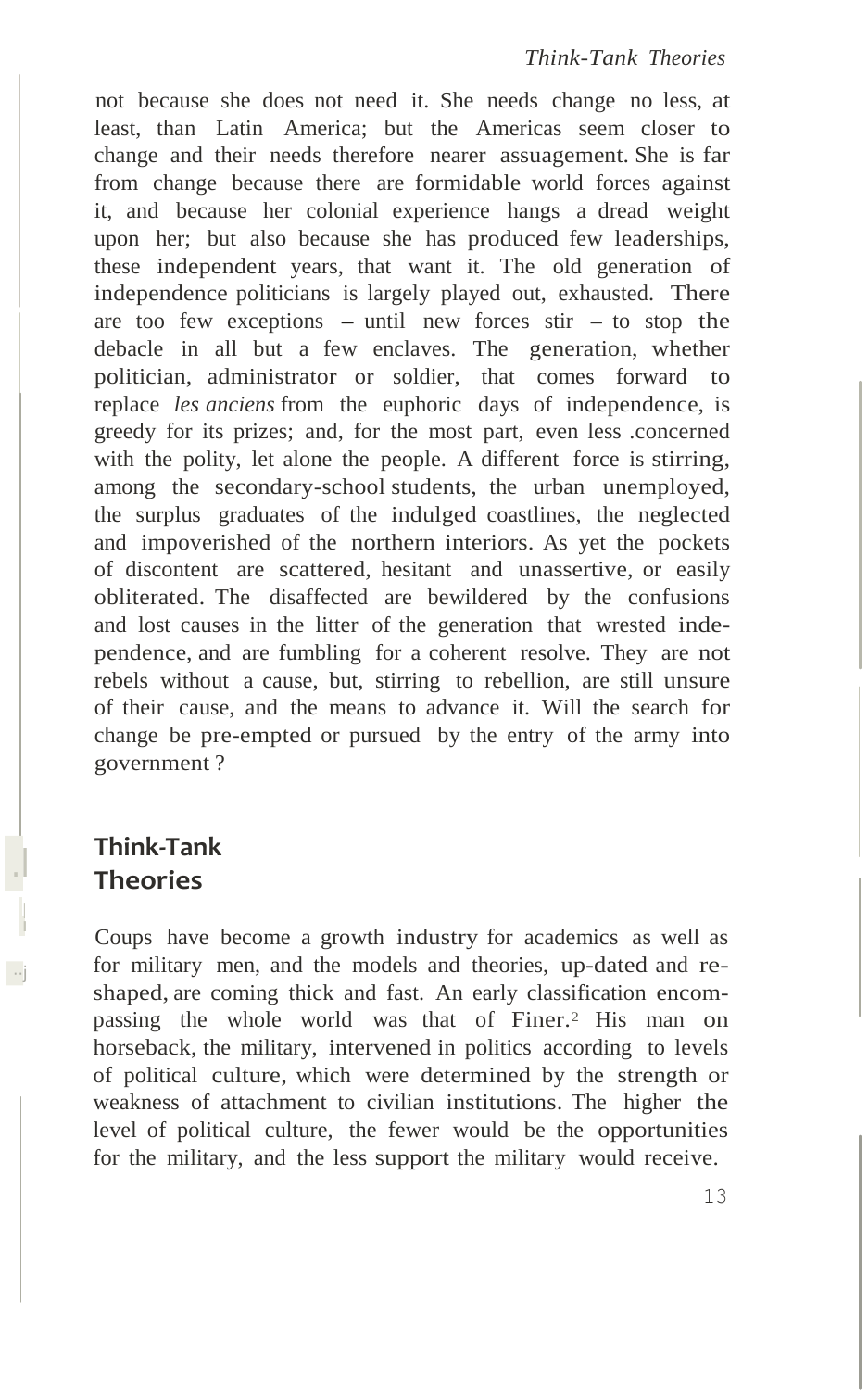The lower the level of political culture, the more numerous the opportunities, and the greater the likelihood of public support. (The coup is taken as the index of civil-military relations; but military organizations can exert a strong influence on government policy without recourse to a coup.) This framework, Ralph Miliband has said,a is not necessarily harmful, but it is not very illuminating either. The theory does not answer the question why coups occur in some states of 'minimal political culture', and not in others, and why they take . one form in some states and another somewhere else. It is a universal classification that leaves much unaccounted for and unexplained.

The search for an overall classification system has been punctuated by quantitative studies probing for the role of the isolated common factor : stage of economic development; types of political organization; length of independ nce period; size of army. The computer as a substitute for social analysis has produced arid or trivial conclusions – such as that the chances of military involvement increase year by year after independence. (Self-evident, one would think, seeing that only after independence did Africans get control of armies and politics, and any assault on a colonial administration would fall into the category not of coup, but of rebellion.) Janowitz has explored the relationship between economic development and limitations on the political role of the military in a sample of fifty-one developing nations. Empirical results, he found, were mainly negative or unreliable. The argument that the more economically developed a nation, the less likely a military intervention, was not borne out. <sup>4</sup>The size of the army and its firepower have not been decisive; nor has the proportion of the state's military expenditure as a percentage of gross domestic product. Others <sup>5</sup> have traced the correlation between coups and one-party, two-party, multiparty, no-effective-party states; but coups have occurred with a fine disregard for these earnestly constructed systems. (Some . tried to explain the coup as the logical outcome of the one-party system, where the army played the role of opposition; but Dahomey and the Congo, Sierra Leone and Nigeria were scarcely one-party states.) As Van Doorn said, summarizing the

·j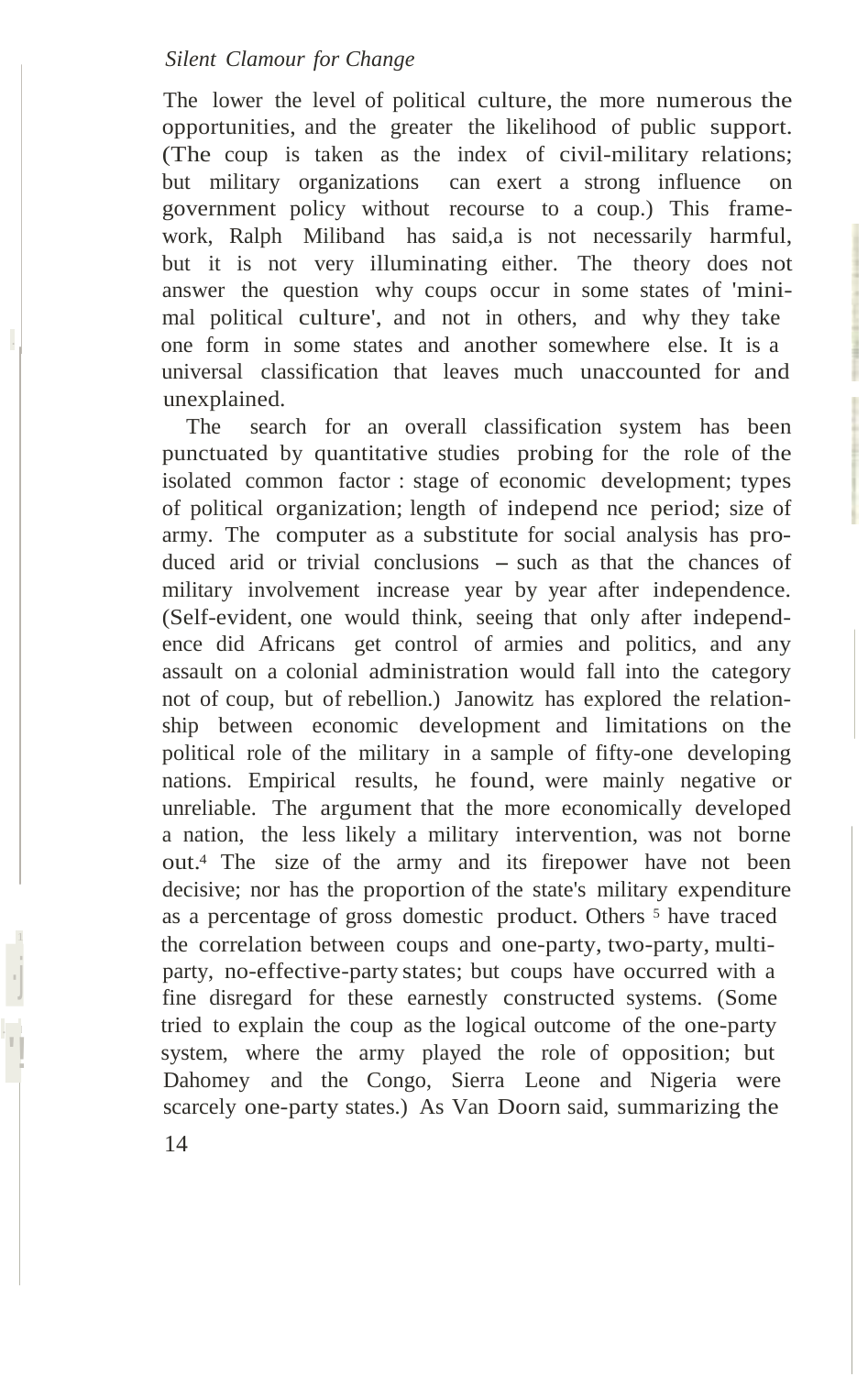work of the experts, 'almost every tendency shows its counterpart'.6

Scrutiny directed to the political party or the political system next turned to the social structure and motivation of the army. Records of military training schools have been combed for the social background of officers, and their attitudes, with the army's promotion structure studied for sources of tension between professionals competing to advance their careers, for motives of intervention in politics. Throughout Africa, with the exception of Algeria, Finer argued, armies had a low fiashpoint, or small propensity to intervene. Yet they intervened. Disposition to intervene, as Finer showed, proved to be a skein of motives, mood and opportunity. But descriptions of military organization and the social origins of soldiers are not likely to be helpful outside the context of the social and political system. In many instances, the origins of 'a coup are obscure, and the intentions of those staging them are mixed. The army acts for army reasons, but for others as well. A military coup needs the participation of a professional army or core of officers, but it need not be precipitated, or even planned, by the military alone, 7 for military reasons.

Some general theories have emerged. There is the theory that the army in under-developed countries is the modernizer; that soldiers are endowed with all sorts of virtues as dynamic, selfsacrificing reformers.<sup>8</sup> For from where else are new social policies and institutional reform to come ?

A volume planned as *The Politics of Change in Latin America*  became, in the course of writing, *The Politics of Conformity in*  Latin America.<sup>9</sup> Social groups committed, it was thought, to producing structural change, have attained power, but not to implement reforms; rather, they have worked to integrate themselves into the existing social structure. An apparently new middle group has turned out to be an extension of the traditional upper class, in economic position and in basic values. Reforms considered essential for the continent have not taken place. Groups which seemed likely to promote economic development 'have not even managed to achieve recognition, much less the capacity to dictate policy'. 10 Guerrilla struggle in Latin America

I5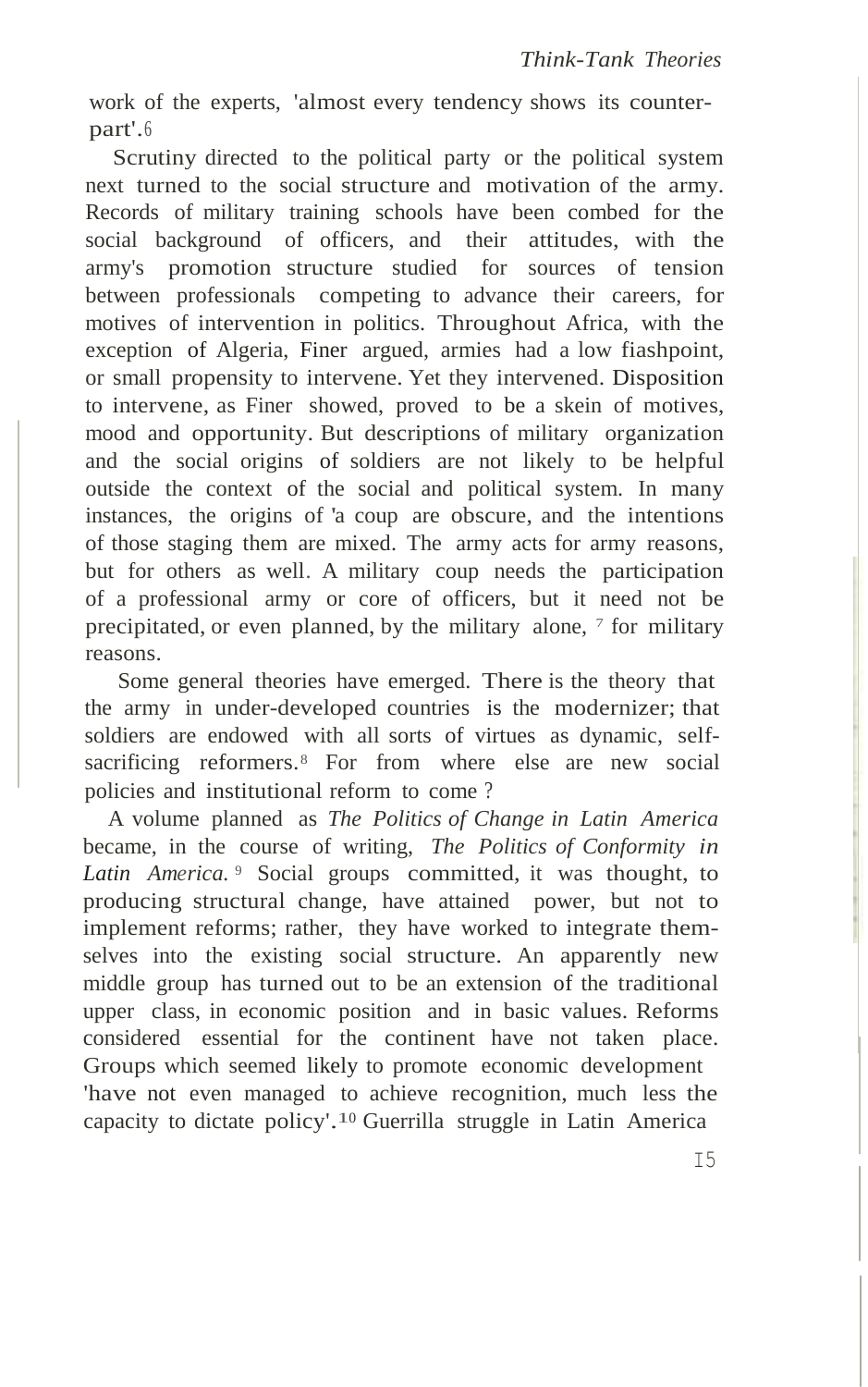is posed precisely to break up the politics of conformity, as Robin Blacl{burn has pointed out.<sup>11</sup>

The false model for Latin America has been Europe's early bourgeoisie (with, behind it, a distinctive method of primary capital accumulation) and the Western parliamentary system. It has been the wrong model. In Latin America, intelligent and facile answers have been given to the wrong questions. The model for Africa cannot be Latin America, for conditions, once again, are too disparate; and, besides, the model has plainly not worked in Latin America. What are the right questions for Africa?

Armies, it was said, would not move into politics in Africa because they were so small.<sup>12</sup> The strength of the army has turned out to be the weakness of other forces in the society. This can be illuminated only by looking at both army and politics, and their mutual inter-action. Many questions have to be asked. Who rules Africa under independence ? What are the main elements in the chronic instability of these states ? How is political power concentrated or dispersed, and why can the action of a small armed group so effortlessly capture it? Why, thus, when there has been a blow at the top of the power structure, does it seem so irrelevant to the polity as a whole? What of the institutions of state, and in particular the management of the economy ? What of the people, down below ? Who is dispossessed by a coup; who raised to power? Was the conflict over who exercised power, or how it was exercised ? Why does the army, and not some other group, play the pivotal role in new states ? Who are the military men under their uniforms; whose sons and brothers ? Do they represent distinctive social forces ? The dispossessed ? Themselves alone ? Do captains of the army hope to become captains of industry, or of commerce ? What triggers the coup ? Does the army act for inner army reasons, or for reasons that flow from the wider polity? *Or* both? Coups, clearly, decide who will rule for the moment; but do they, could they, change the character of the society or its political system? Do they promote change, or conformity ? Where coups have failed, what have been the sources of their defeat ? Are all army coups equivalent, all military governments comparable ? What

I

. I ;I ·j '.l

·:I

1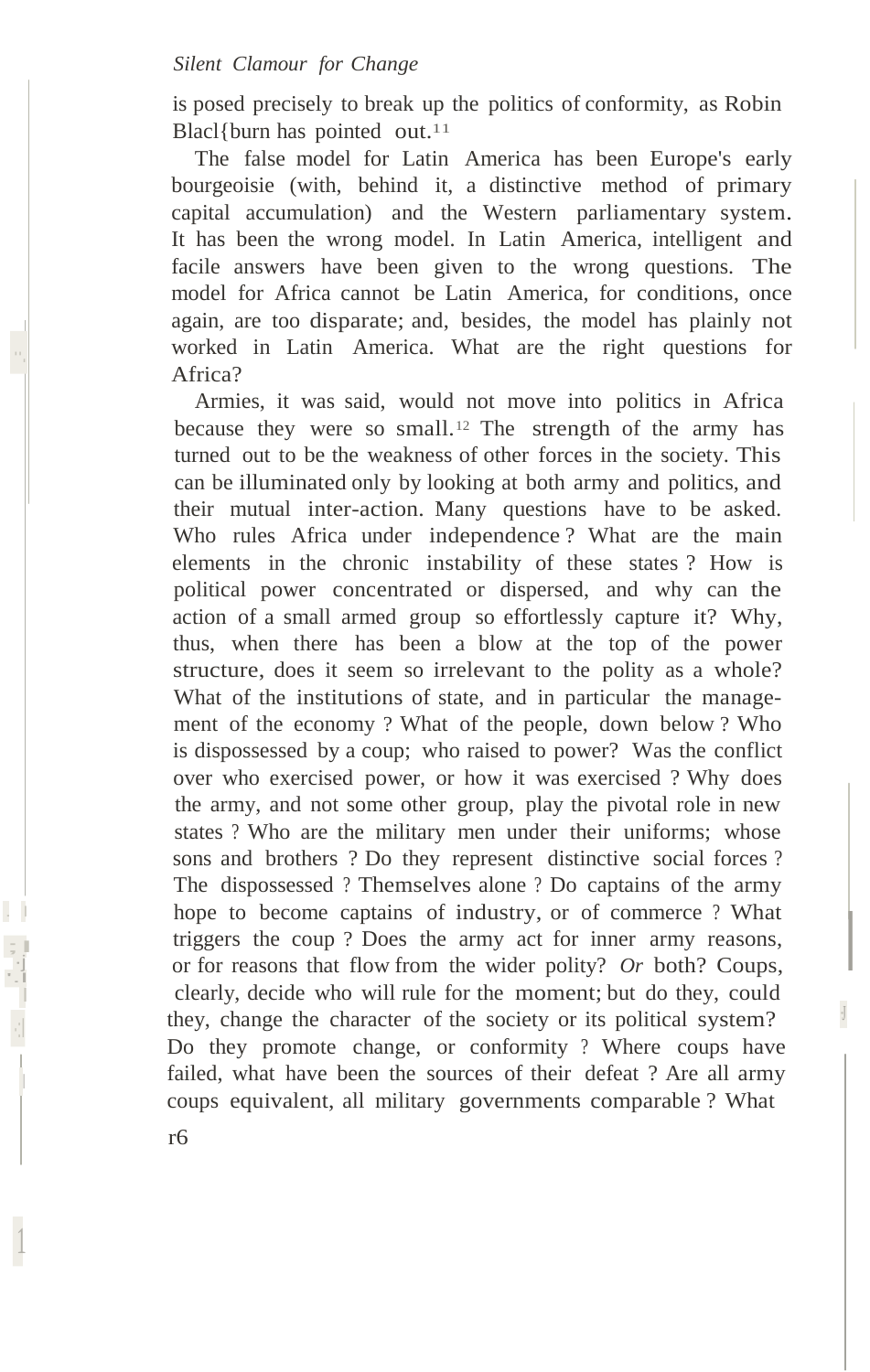can the barracks produce that the politicians, or the economic planners, have not ? Does the army file back to barracks on its own?

These questions apart, there is the issue of foreign intervention. A theory of conspiracy sees all the ills of the Third World as visited on her by outside forces. Very many of them are. No doubt, in time, more information will come to light about exact connexions between foreign states, military attaches and coup-making army officers. Until the evidence does become available  $-$  and that, in the nature of things, will take time  $-thi$ s account of coups d'etat calculates on intervention playing an insidious and sophisticated role, but not the only role, and often not even a decisive one. For there are two sets of causes for a coup. The one is deep-seated, in the profound dependence of Africa on external forces. The economic levers that move or brake Africa are not within her boundaries, but beyond them. Nkrurnah was brought down as much by the plummeting price of cocoa in the world market as by his army and police officers. Whether governments are working well or badly – and his was working badly – the state of particular commodity markets or a drying up of loans could be their undoing. Apart from the tripwire of France's military presence in Africa (of which more in a subsequent chapter), any economic breeze in Paris blows gales through African economies; and M. Foccart, France's Secretary for African and Malagasy Affairs, is generally better able to decide their role than the African presidents themselves. The second set of reasons lies in the tensions and fragility of the African state. This book focuses mainly on this set of reasons. Foreign powers and counter-insurgency agencies reckon acutely on them as I try to show in Part 6. Agents, counter-insurgency teams, mercenaries like *5* and 6 Commando in the Congo, undoubtedly exist; but there are also patient, knowledgeable and deliberate probes of the weak points in a state which it is policy to assail. The shadow-play of neo-colonial politics is often improvised locally, Roger Murray has said. <sup>13</sup> In a search for the genesis of the coup, Africa must address herself not only to the airports where agents arrive, but to her own inner condition. The Bay of Pigs assault on Cuba did nor bring that government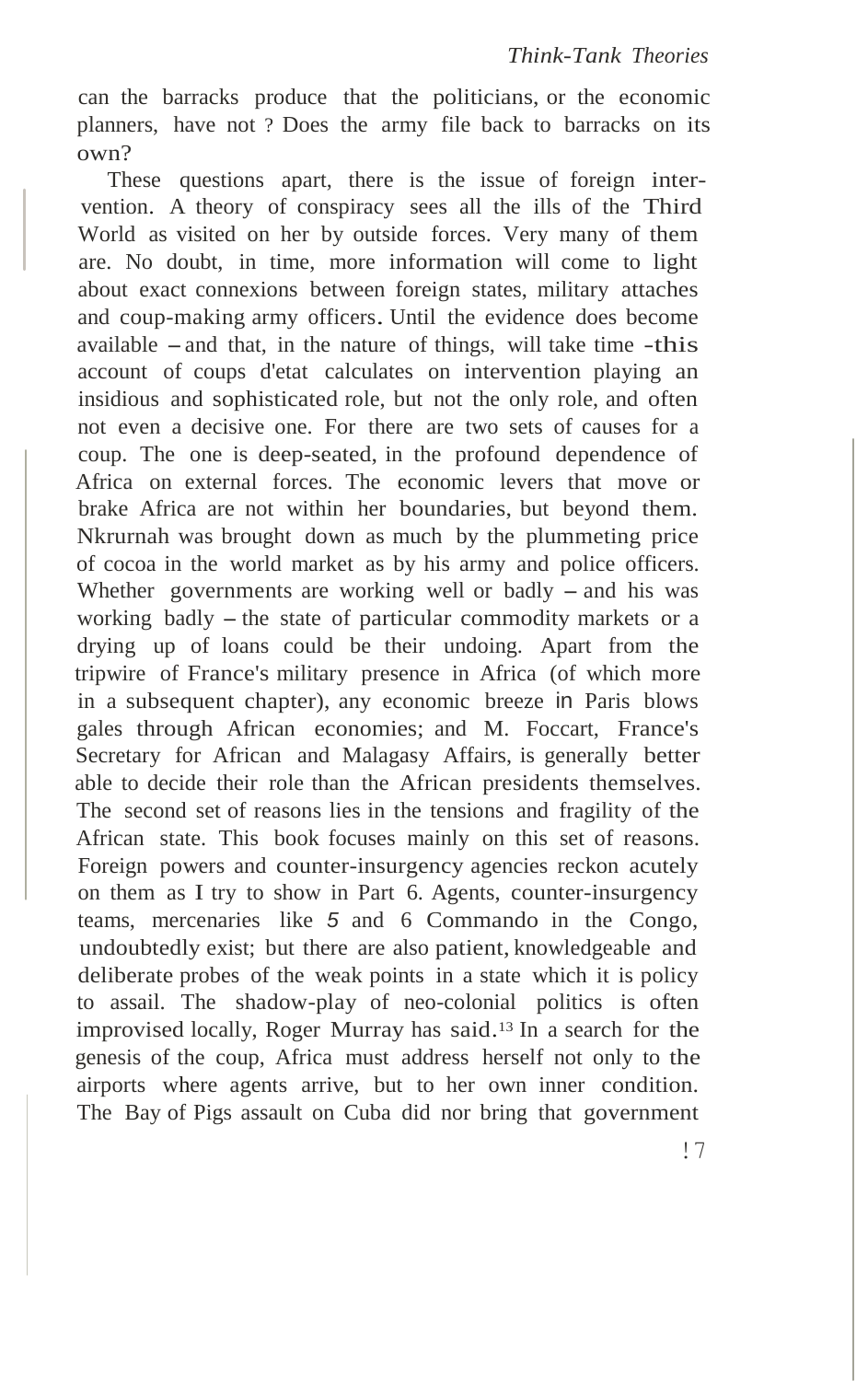down. The column of soldiers that marched on Flagstaff House from the garrison at Tamale did. The reasons are important. It is the groundswell of African politics which makes army coups possible, and while giving armies internal reasons for striking, gives other forces little or no defence.

Not all army, or armed, interventions in politics are equivalent, nor do they all take the shape of coups d'etat. Zanzibar is usually included in lists of army interventions: but in January r964, when the Sultan and a minority government entrenched under a colonial constitution were overthrown, it was by popular, armed insurrection. In Congo-Brazzaville, also usually included in the list, the Youlou regime was brought down in 1963 by strikes, demonstrations and conferences of youth activists and tradeunionists; and the army -though its refusal to fire on the crowds massed outside the presidential palace made it the decisive force in overturning the government- played a self-effacing role. Only during a subsequent political crisis, in 1966, did the army strike its own blow against the state and enter government. Uganda is generally not included in lists of African coups d'etat, except as one of the three East African states which experienced a brief and easily suppressed army pay mutiny in 1964. Uganda has not experienced an army take-over, and has no army men in her government. But in May 1966, a long-festering conflict there between the central government and the kingdom of Buganda came to a head, and the army was used to subdue the Kabaka and his palace guard. The action was directed by President Obote's civilian regime. But the Uganda army was crucial in that confrontation, and has been the nexus of power in Uganda ever since.l <sup>4</sup> Army interventions on behalf of government, such as that in Uganda, can be taken for granted as an extension of their role as guardians of the state; they can also be by virtual self-invitation, as in Gabon, where President Bongo made room in his cabinet for several of the senior army command, in what looked like a bold attempt to pre-empt the army's taking the seats for itself.\*

The army coup d'etat, though, is not equivalent to *any* political use of the army by government. Nor is it equivalent to \* March 1969.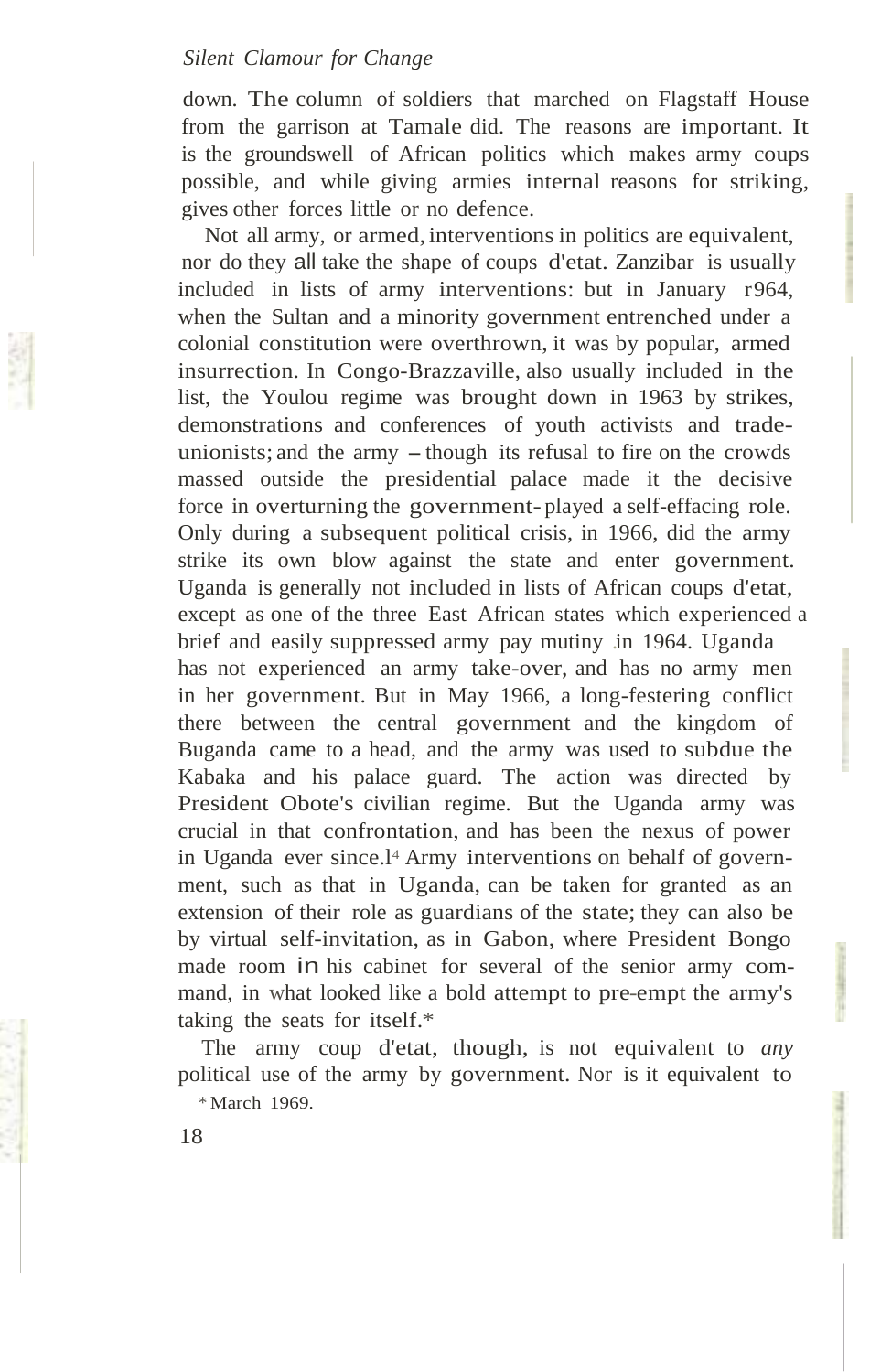any use of violence to effect change; or even to any sudden, forceful substitution of one ruling element for another. These could be rebellion or revolution, where groups, small and conspiratorial, or representing great masses of people, act to seize the state: either to press for changes within the accepted framework, or to substitute new forms of government and political system. The coup can only be undertaken 'by a group that is already a participant in the existing political system and that possesses institutional bases of power within the system. In particular the instigating group needs the support of some elements of the armed forces,'<sub>IS</sub>

The coup d'etat can pre-empt revolution, or lead to it. It can install <sup>a</sup> military, or an alternative civilian, government. It can maintain, or change social policy. In its essence, the coup is a lightning action at the top, in which violence is the ultimate determinant, even if it is not used. The conspiratorial strike is the secret of its success, not the mobilization of popular masses or their mandate. Any armed group can, theoretically, effect a coup; but it would have to immobilize or confront the army, police and other security apparatus of the state. Army coups d'etat involve the army as principal protagonist and conspirator, even if it withdraws to the barracks once the action is over.

The army does not always move monolithically. A successful coup may be staged by the army command itself, by a section of the officer corps, by non-commissioned officers, or even by privates, if each such group can take the necessary steps to immobilize counter-action from the levels of command above it. Senior military commanders have tended to identify with the government in power and to have substantial stakes in preserving the *status quo.* Younger officers have tended to identify with their generation in politics or the civil service; if that generation is critical of the political order, its representatives in uniform may employ arms to re-arrange the order itself. The critical coup-making rank was generally considered to be the colonels and other middle-grade officers, who have command of men and also access to army communications and arsenals. But most ranks have been protagonists in one or other African coup d'etat.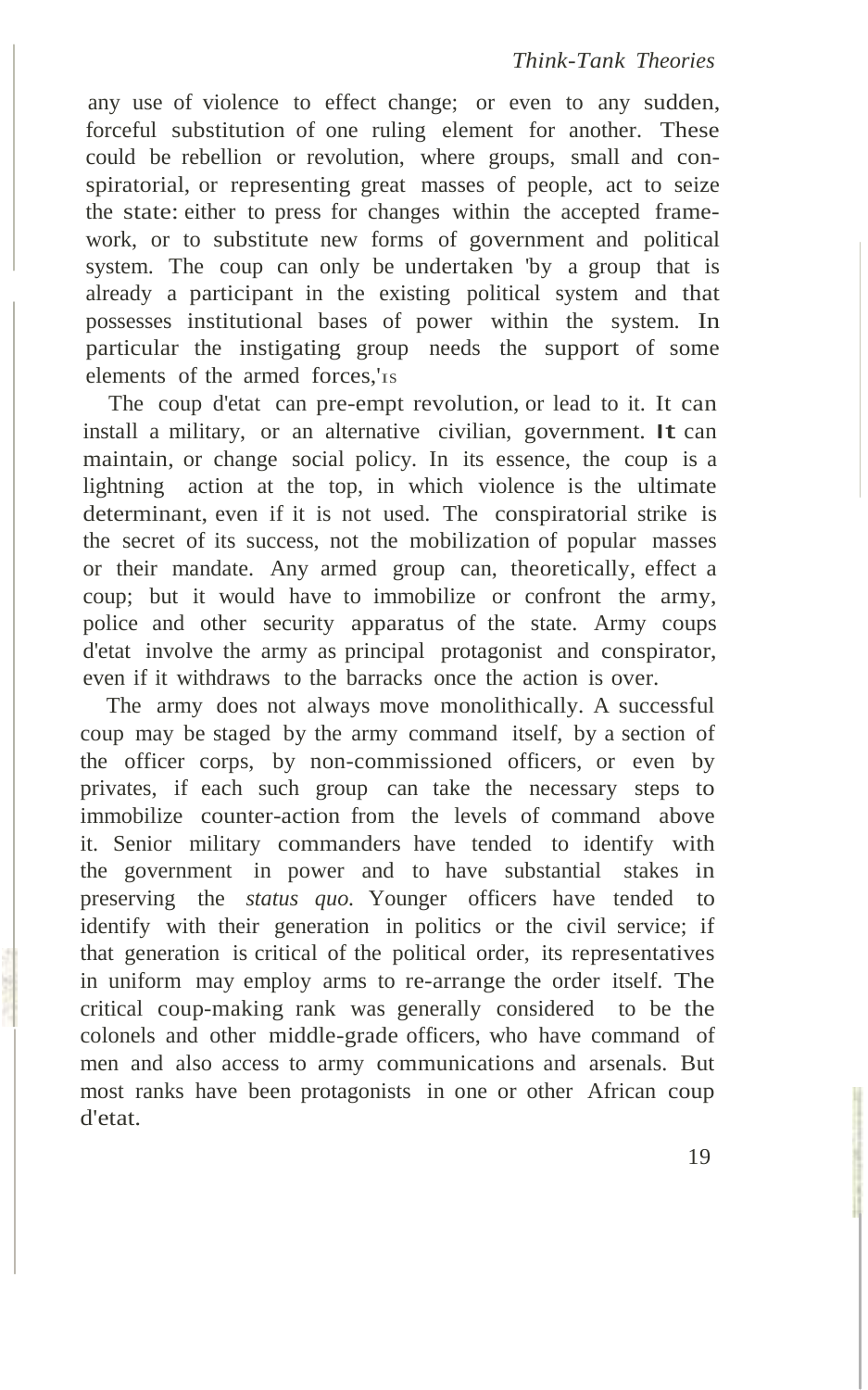Whatever the political background to a coup d'etat, when the army acts it generally acts for army reasons, in addition to any other it may espouse. Corporate army interests may be predominant, or they may be secondary to other more generalized political grievances; but army reasons are invariably present. The army may long brood over its discontent, biding its time until its contemplated action coincides with a general state of anti-government feeling, as in Ghana; or it may seem oblivious to popular opinion and strike precipitately when it feels it is being affronted or brought under attack, as in Togo.

The striking feature of army interventions in politics is that to almost every coup there is a cotlllter-coup. (Congo-Kinshasa has so far proved a notable exception.) The coup spawns other coups. Some are successful, some fail. And in a single coup cycle, each successive coup tends to be set afoot by a rank lower in the army hierarchy than the one that initiated the sequence. Causes, sequels, and the purpose to which the coup is put, alter; but once the army breaks the first commandment of its training – that armies do not act against their own governments – the initial coup sets off a process. The virginity of the army is like that of a woman, army men are fond of saying: once assailed, it is never again intact.

#### **The Contagion of the Coup**

In the sequence of coups on the continent, Egypt was first with its 1952 army-led revolution; but this was an event to which Africa  $-$  the Sudan excepted  $-$  gave hardly more than a sidelong glance. Nasser came into his own in Black Africa as a soldierrevolutionary only when yotlllg majors, like Nzeogwu of Nigeria, diagnosed their political systems as rotten, and sought texts and models for making and justifying a coup to a soldier generation taught that it had no place in politics. The momentous precedent for the coups that have swept across Africa was the overthrow of Lumumba's government, with the murder of Lumumba himself, and the part played by General Mobutu and his army in carving the shape of politics in the Congo. This was

20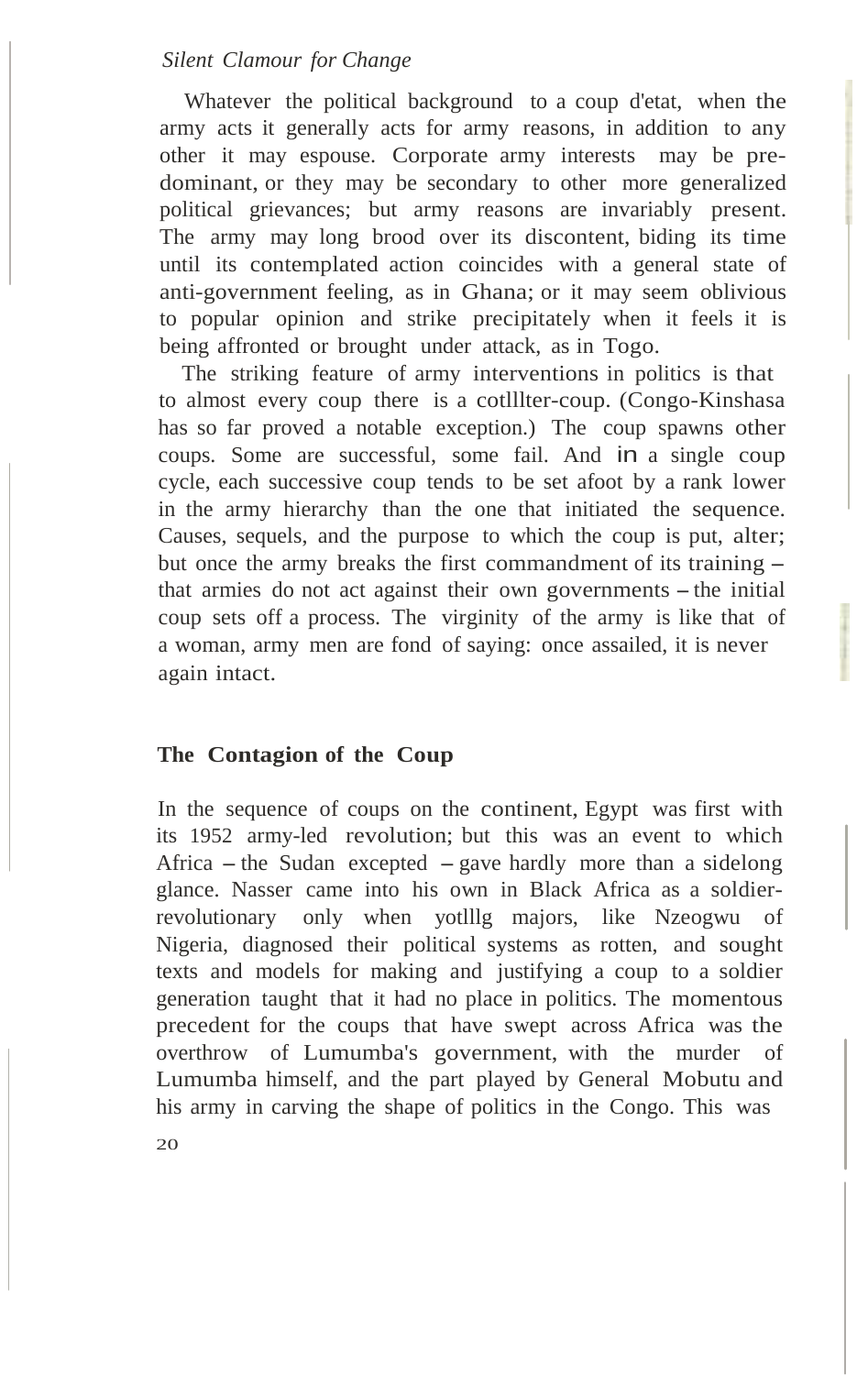the first time that the legitimacy of the colonial inheritance was defied and denied. And it was done with the connivance  $-$  where not the collaboration  $-$  of the West and even of the United Nations. The Lumumba government had achieved power by electoral primacy, by constitutional means, by parliamentary choice. But the constitution was one thing, as was the election; the army proved to be quite another. The Congo had a traumatic effect on Africa (especially on Nigerian and Ghanaian army officers who served there, and watched the soldiers arbitrate between or coerce the politicians). Power and control depended on who commanded, and used, the army, and for what purpose. In a political crisis, the army was the only decisive instrument. (One other was more decisive, and this was the role of foreign intervention; for when it was brought into play, it could overrule the decision of the army.)

The politicians were slower than the soldiers to realize the power of the army. It was only after the initial coup d'etat that political leaders planned for the eventuality of another (in Ethiopia, in the Sudan and in Tanzania, where methods were, variously, to split the army command so that one section could be used to prevail against another, or to try and enrol the army in the purposes of government). Even the soldiers were slow to use their striking power for general political ends; and in the beginning, when they moved it was to assert corporate army interests, rather than to make any special political point. Independence was still young, and crisis was not yet mature. Thus the first army coups were pay strikes, to secure better conditions for the army. Each coup grew to larger political purpose; and the later wave of coups had wide political objectives and initiated thorough military take-overs of government. Mter staging a coup in the early phase, the military were content to return to barracks, having installed a new civilian government, or extracted some-<br>thing from an old one. In the later phase, the military abandoned their inhibitions about seizing and running government itself. The Congo, Togo and Dahomey went through early and late phases, both; Ghana and Nigeria established military juntas from the beginning.

Internal characteristics account for the difference, between

21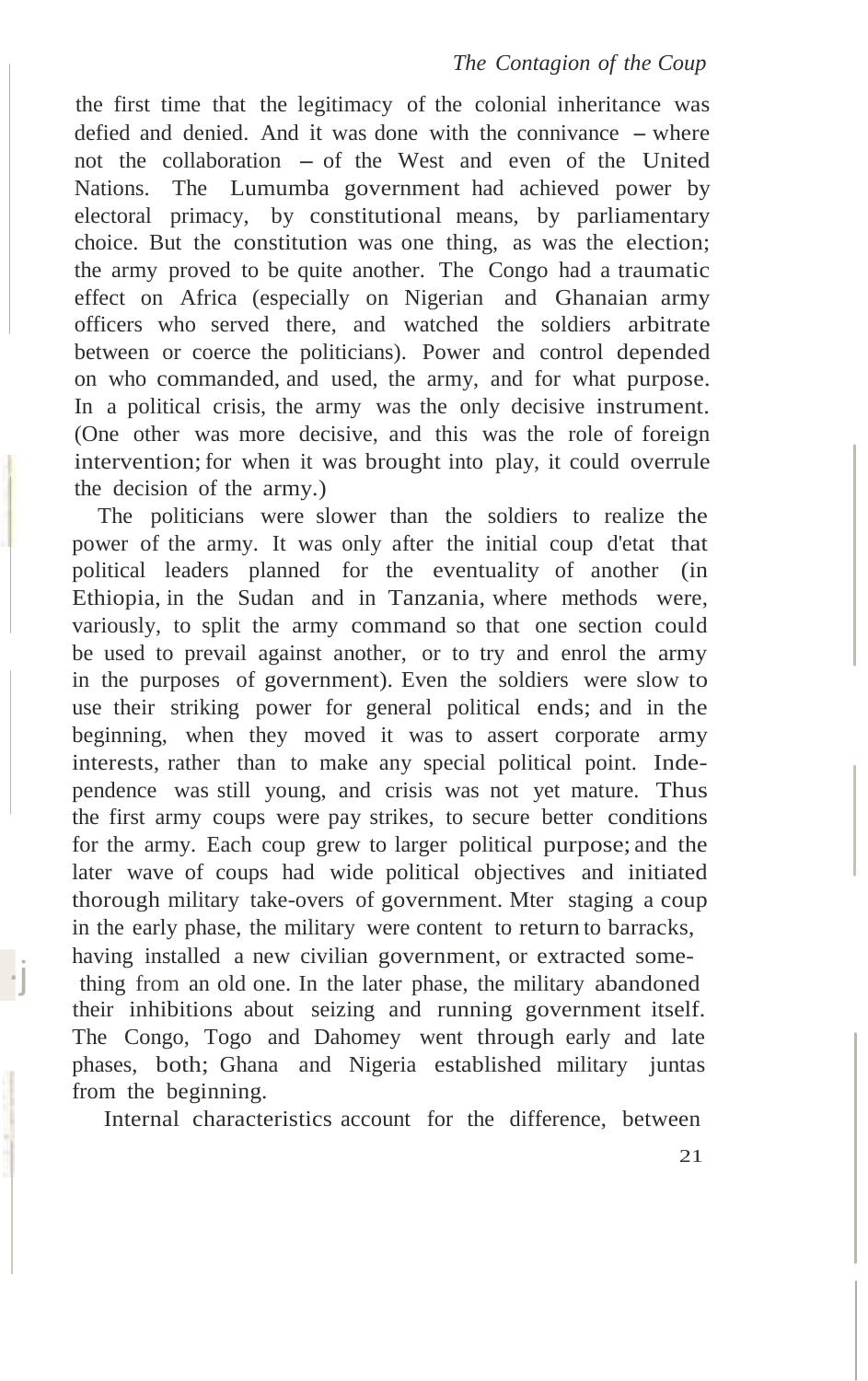coups d'etat and their sequels. One could erect a Heath Robinson coup mechanism, to show how in a particular coup, and in one compared with another, coup-making levers are jerked into play: political and army grievances often correspond; external pressures can be decisive; political levers are jerked by stresses between parties, regions and personalities. The range of minor differences is wide. More significant is what exists in common among Africa's military interventions in politics : the resort to colonial-type, bureaucratic control; the dominance of the administrative class, the civil servants, in the military-bureaucratic governing partnership; the re-arrangement of the personnel operating the political system, without significantly affecting the social and economic structures. The coup as a method of change that changes little has become endemic to Africa's politics.

It has certain contagion. What the military of one state do today, their confreres next door may do tomorrow. Since independence, states have become part of inter-acting sub-systems for regional economic, political and other purposes. They cooperate, and they intervene, directly and indirectly, in one another's affairs. Tensions with Niger aggravated Dahomey's internal crisis.lG Congo-Kinshasa is vitally concerned, and involved, in developments across the river in Congo-Brazzaville. Soglo has explained his take-over in Dahomey as prompted by fear that the scheduled elections might produce disorder similar to that which followed the Western Nigerian elections (many Dahomeyans are Yoruba, and they follow closely Western Nigerian developments).17

The strongest source of contagion, however, lies in the oldboy network of the African armies, and related inter-army inspiration. The military leaders of the former French colonies trained together, fought the same wars together, and several of them (Soglo, Larnizana and Bokasso) are intimates. The young Alley of Dahomey and Eyadema of Togo grew up in the post-Second World War French military tradition. (And if they were seeking an outstanding military prototype, why not General de Gaulle, who came to power on the strength of the army, by subsequently concealed but none the less evident coup d'etat?)